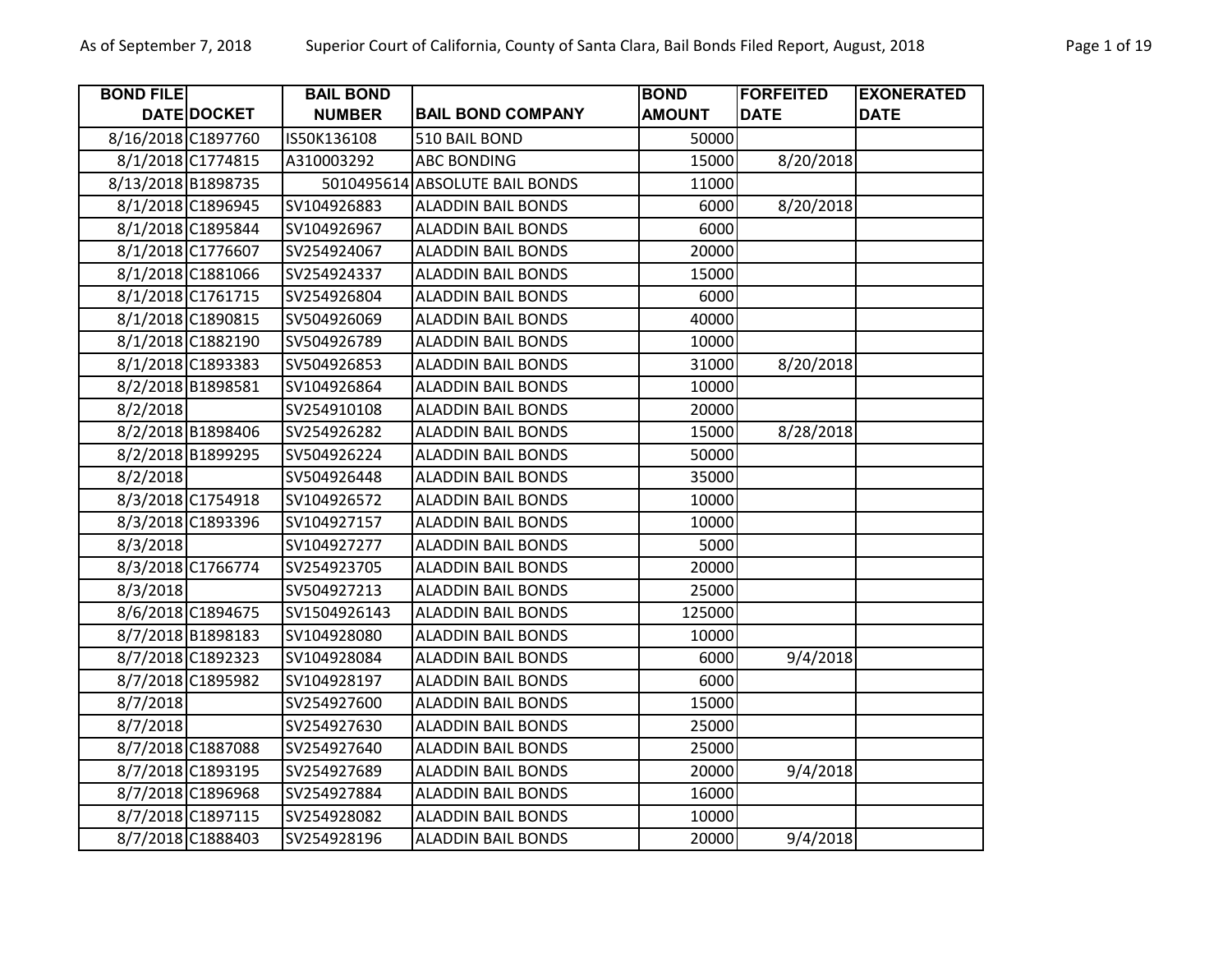| Page 2 of 19 |  |  |
|--------------|--|--|
|              |  |  |

| <b>BOND FILE</b>   |                    | <b>BAIL BOND</b> |                           | <b>BOND</b>   | <b>FORFEITED</b> | <b>EXONERATED</b> |
|--------------------|--------------------|------------------|---------------------------|---------------|------------------|-------------------|
|                    | <b>DATE DOCKET</b> | <b>NUMBER</b>    | <b>BAIL BOND COMPANY</b>  | <b>AMOUNT</b> | <b>DATE</b>      | <b>DATE</b>       |
|                    | 8/7/2018 C1763234  | SV504927883      | <b>ALADDIN BAIL BONDS</b> | 30000         | 8/7/2018         | 8/16/2018         |
|                    | 8/7/2018 C1890225  | SV504927902      | <b>ALADDIN BAIL BONDS</b> | 45000         |                  |                   |
| 8/7/2018           |                    | SV504928036      | <b>ALADDIN BAIL BONDS</b> | 30000         |                  |                   |
|                    | 8/7/2018 C1891074  | SV504928441      | <b>ALADDIN BAIL BONDS</b> | 35000         |                  |                   |
|                    | 8/7/2018 C1884488  | SV54928085       | <b>ALADDIN BAIL BONDS</b> | 5000          | 9/4/2018         |                   |
|                    | 8/7/2018 C1897294  | SV54928313       | <b>ALADDIN BAIL BONDS</b> | 5000          | 8/20/2018        |                   |
|                    | 8/7/2018 B1793711  | SV54928442       | <b>ALADDIN BAIL BONDS</b> | 3000          |                  |                   |
|                    | 8/7/2018 C1778653  | SV54928443       | <b>ALADDIN BAIL BONDS</b> | 3000          |                  |                   |
|                    | 8/7/2018 C1771588  | SV54928444       | <b>ALADDIN BAIL BONDS</b> | 5000          |                  |                   |
|                    | 8/8/2018 F1868385  | SV104927638      | <b>ALADDIN BAIL BONDS</b> | 10000         |                  |                   |
| 8/8/2018           |                    | SV254927595      | <b>ALADDIN BAIL BONDS</b> | 5000          |                  |                   |
|                    | 8/8/2018 F1869412  | SV254927918      | <b>ALADDIN BAIL BONDS</b> | 15000         |                  |                   |
| 8/8/2018           |                    | SV254928482      | <b>ALADDIN BAIL BONDS</b> | 15000         |                  |                   |
|                    | 8/8/2018 F1764323  | SV504927772      | <b>ALADDIN BAIL BONDS</b> | 30000         |                  |                   |
| 8/8/2018           |                    | SV54928639       | <b>ALADDIN BAIL BONDS</b> | 5000          |                  |                   |
| 8/9/2018           |                    | SV504928093      | <b>ALADDIN BAIL BONDS</b> | 26000         |                  |                   |
|                    | 8/9/2018 B1898878  | SV504928355      | <b>ALADDIN BAIL BONDS</b> | 26000         |                  |                   |
| 8/9/2018           |                    | SV504928616      | <b>ALADDIN BAIL BONDS</b> | 35000         |                  |                   |
|                    | 8/9/2018 C1229540  | SV504928684      | <b>ALADDIN BAIL BONDS</b> | 35000         |                  |                   |
| 8/10/2018 C1102721 |                    | SV254927719      | <b>ALADDIN BAIL BONDS</b> | 25000         |                  |                   |
| 8/13/2018          |                    | SV1004928904     | <b>ALADDIN BAIL BONDS</b> | 100000        |                  |                   |
| 8/13/2018          |                    | SV1004929419     | <b>ALADDIN BAIL BONDS</b> | 60000         |                  |                   |
| 8/13/2018          |                    | SV1004929655     | <b>ALADDIN BAIL BONDS</b> | 100000        |                  |                   |
| 8/13/2018          |                    | SV254929117      | <b>ALADDIN BAIL BONDS</b> | 10000         |                  |                   |
| 8/13/2018 B1897666 |                    | SV254929165      | <b>ALADDIN BAIL BONDS</b> | 15000         |                  |                   |
| 8/13/2018          |                    | SV254929633      | <b>ALADDIN BAIL BONDS</b> | 20000         |                  |                   |
| 8/13/2018          |                    | SV504929329      | <b>ALADDIN BAIL BONDS</b> | 25000         |                  |                   |
| 8/13/2018 C1895001 |                    | SV54928987       | <b>ALADDIN BAIL BONDS</b> | 5000          |                  |                   |
| 8/13/2018 C1895994 |                    | SV54929471       | <b>ALADDIN BAIL BONDS</b> | 1000          |                  |                   |
| 8/14/2018 B1896623 |                    | SV254928597      | <b>ALADDIN BAIL BONDS</b> | 15000         |                  |                   |
| 8/14/2018          |                    | SV254929741      | <b>ALADDIN BAIL BONDS</b> | 20000         |                  |                   |
| 8/15/2018 C1883470 |                    | SV104929206      | <b>ALADDIN BAIL BONDS</b> | 10000         |                  |                   |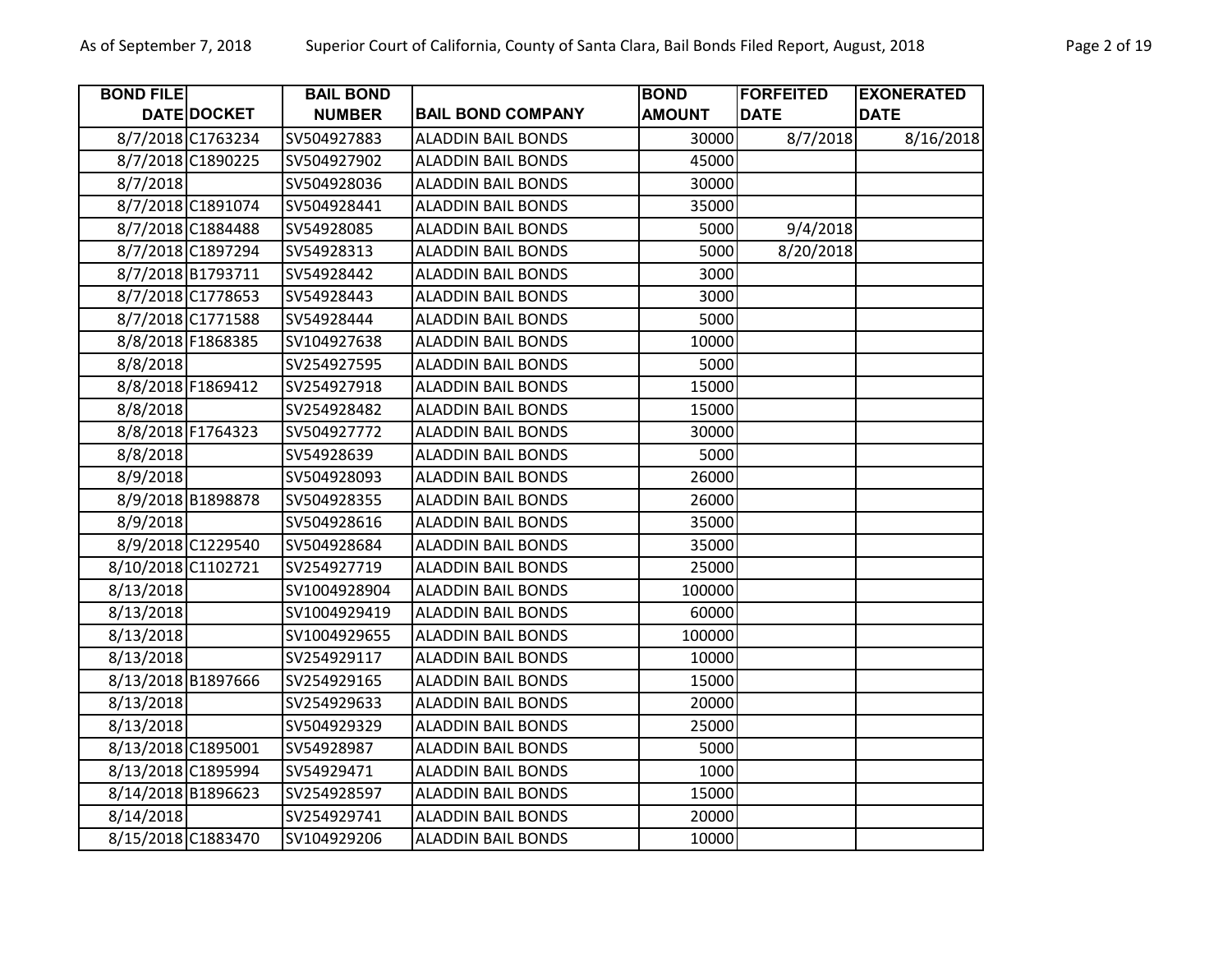| <b>BOND FILE</b>   |             | <b>BAIL BOND</b> |                           | <b>BOND</b>   | <b>FORFEITED</b> | <b>EXONERATED</b> |
|--------------------|-------------|------------------|---------------------------|---------------|------------------|-------------------|
|                    | DATE DOCKET | <b>NUMBER</b>    | <b>BAIL BOND COMPANY</b>  | <b>AMOUNT</b> | <b>DATE</b>      | <b>DATE</b>       |
| 8/15/2018 C1894353 |             | SV104930037      | <b>ALADDIN BAIL BONDS</b> | 5000          |                  | 8/16/2018         |
| 8/15/2018 B1899069 |             | SV254905333      | <b>ALADDIN BAIL BONDS</b> | 9000          |                  |                   |
| 8/15/2018 C1881517 |             | SV254927241      | <b>ALADDIN BAIL BONDS</b> | 15000         |                  |                   |
| 8/15/2018          |             | SV254930100      | <b>ALADDIN BAIL BONDS</b> | 10000         |                  |                   |
| 8/15/2018 C1892906 |             | SV254930107      | <b>ALADDIN BAIL BONDS</b> | 15000         |                  |                   |
| 8/15/2018 C1886716 |             | SV254930108      | <b>ALADDIN BAIL BONDS</b> | 15000         |                  |                   |
| 8/15/2018 F1869928 |             | SV504929843      | <b>ALADDIN BAIL BONDS</b> | 26000         |                  |                   |
| 8/15/2018          |             | SV504930004      | <b>ALADDIN BAIL BONDS</b> | 38000         |                  |                   |
| 8/15/2018 C1897007 |             | SV504930155      | <b>ALADDIN BAIL BONDS</b> | 50000         |                  |                   |
| 8/15/2018 C1894348 |             | SV54930041       | <b>ALADDIN BAIL BONDS</b> | 1000          |                  | 8/16/2018         |
| 8/16/2018 B1793128 |             | SV254929057      | <b>ALADDIN BAIL BONDS</b> | 15000         |                  |                   |
| 8/16/2018          |             | SV254930243      | <b>ALADDIN BAIL BONDS</b> | 25000         |                  |                   |
| 8/16/2018 C1897664 |             | SV254930326      | <b>ALADDIN BAIL BONDS</b> | 20000         |                  |                   |
| 8/16/2018          |             | SV504930175      | <b>ALADDIN BAIL BONDS</b> | 35000         |                  |                   |
| 8/17/2018 C1897462 |             | SV1004930394     | <b>ALADDIN BAIL BONDS</b> | 60000         |                  |                   |
| 8/17/2018 B1898557 |             | SV104926855      | <b>ALADDIN BAIL BONDS</b> | 10000         |                  |                   |
| 8/17/2018 C1893434 |             | SV104930166      | <b>ALADDIN BAIL BONDS</b> | 10000         |                  |                   |
| 8/17/2018 C1898111 |             | SV104930337      | <b>ALADDIN BAIL BONDS</b> | 10000         |                  |                   |
| 8/17/2018          |             | SV254930350      | <b>ALADDIN BAIL BONDS</b> | 25000         |                  |                   |
| 8/17/2018 C1882886 |             | SV504930427      | <b>ALADDIN BAIL BONDS</b> | 26000         |                  |                   |
| 8/17/2018 C1898112 |             | SV54930370       | <b>ALADDIN BAIL BONDS</b> | 5000          |                  |                   |
| 8/17/2018 C1898056 |             | SV54930374       | <b>ALADDIN BAIL BONDS</b> | 5000          |                  |                   |
| 8/20/2018          |             | SV1004930564     | <b>ALADDIN BAIL BONDS</b> | 72000         |                  |                   |
| 8/20/2018 C1894828 |             | SV1004930780     | <b>ALADDIN BAIL BONDS</b> | 60000         |                  |                   |
| 8/20/2018          |             | SV104930221      | <b>ALADDIN BAIL BONDS</b> | 10000         |                  |                   |
| 8/20/2018          |             | SV104930812      | <b>ALADDIN BAIL BONDS</b> | 5000          |                  |                   |
| 8/20/2018          |             | SV104930854      | <b>ALADDIN BAIL BONDS</b> | 10000         |                  |                   |
| 8/20/2018 C1893554 |             | SV104930893      | <b>ALADDIN BAIL BONDS</b> | 6000          |                  |                   |
| 8/20/2018 C1776676 |             | SV104930894      | <b>ALADDIN BAIL BONDS</b> | 6000          |                  |                   |
| 8/20/2018 C1898300 |             | SV104930932      | <b>ALADDIN BAIL BONDS</b> | 10000         |                  |                   |
| 8/20/2018          |             | SV104930954      | <b>ALADDIN BAIL BONDS</b> | 10000         |                  |                   |
| 8/20/2018          |             | SV104931000      | <b>ALADDIN BAIL BONDS</b> | 5000          |                  |                   |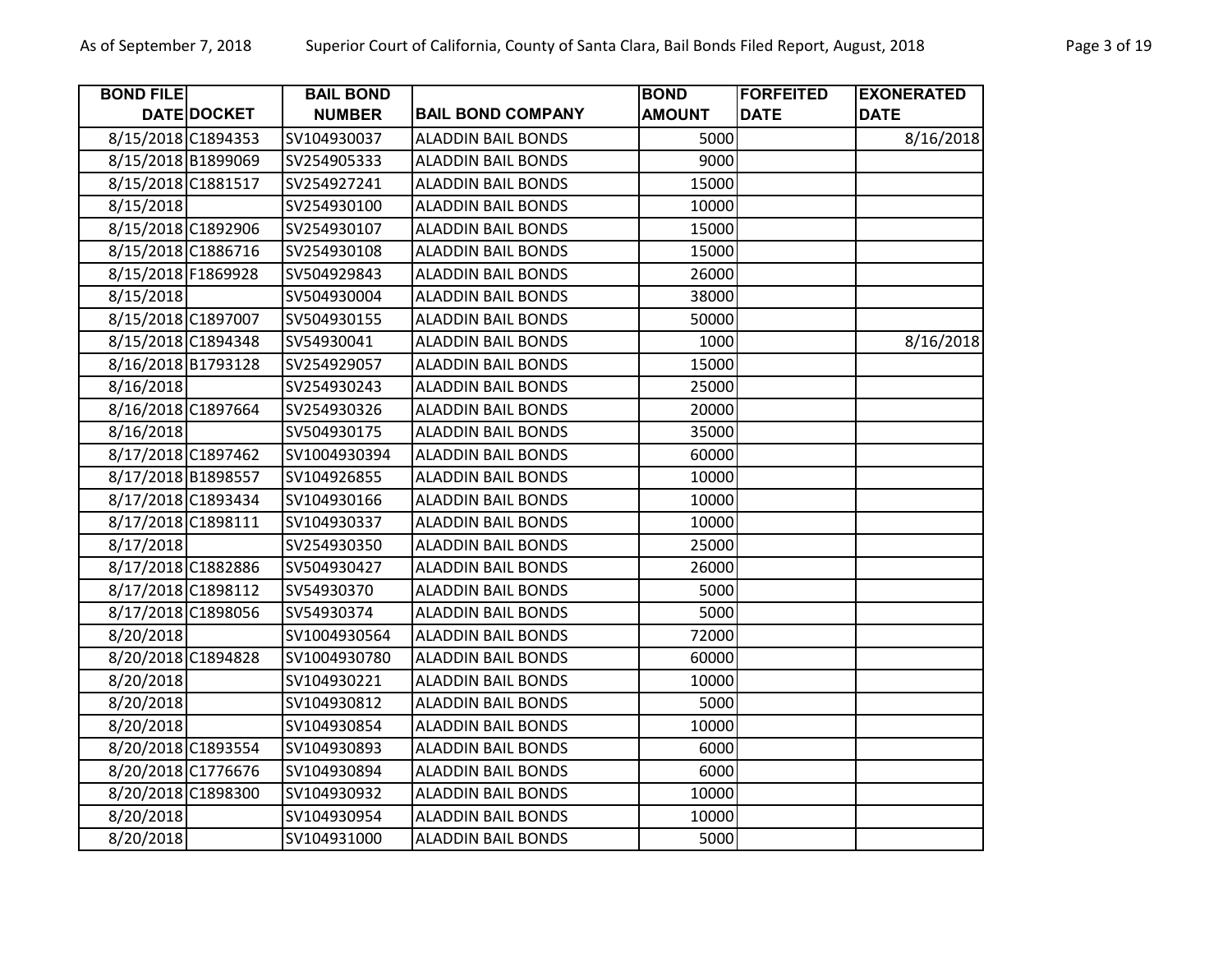| <b>BOND FILE</b>   |                    | <b>BAIL BOND</b> |                           | <b>BOND</b>   | <b>FORFEITED</b> | <b>EXONERATED</b> |
|--------------------|--------------------|------------------|---------------------------|---------------|------------------|-------------------|
|                    | <b>DATE DOCKET</b> | <b>NUMBER</b>    | <b>BAIL BOND COMPANY</b>  | <b>AMOUNT</b> | <b>DATE</b>      | <b>DATE</b>       |
| 8/20/2018 C1897607 |                    | SV1504931190     | <b>ALADDIN BAIL BONDS</b> | 130000        |                  |                   |
| 8/20/2018 F1869421 |                    | SV254928323      | <b>ALADDIN BAIL BONDS</b> | 15000         |                  |                   |
| 8/20/2018 F1244661 |                    | SV254929222      | <b>ALADDIN BAIL BONDS</b> | 15000         |                  |                   |
| 8/20/2018 B1795354 |                    | SV254930206      | <b>ALADDIN BAIL BONDS</b> | 25000         |                  |                   |
| 8/20/2018 C1770353 |                    | SV254930476      | <b>ALADDIN BAIL BONDS</b> | 25000         |                  |                   |
| 8/20/2018          |                    | SV254930544      | <b>ALADDIN BAIL BONDS</b> | 25000         |                  |                   |
| 8/20/2018 B1795685 |                    | SV254930768      | <b>ALADDIN BAIL BONDS</b> | 15000         |                  |                   |
| 8/20/2018 C1890266 |                    | SV254930771      | <b>ALADDIN BAIL BONDS</b> | 10000         |                  |                   |
| 8/20/2018          |                    | SV254930834      | <b>ALADDIN BAIL BONDS</b> | 25000         |                  |                   |
| 8/20/2018          |                    | SV254930911      | <b>ALADDIN BAIL BONDS</b> | 25000         |                  |                   |
| 8/20/2018 C1890991 |                    | SV254930956      | <b>ALADDIN BAIL BONDS</b> | 25000         |                  |                   |
| 8/20/2018 C1503630 |                    | SV254930977      | <b>ALADDIN BAIL BONDS</b> | 15000         |                  |                   |
| 8/20/2018 C1887179 |                    | SV254930978      | <b>ALADDIN BAIL BONDS</b> | 11000         |                  |                   |
| 8/20/2018 C1482463 |                    | SV254930980      | <b>ALADDIN BAIL BONDS</b> | 15000         |                  |                   |
| 8/20/2018          |                    | SV254931025      | <b>ALADDIN BAIL BONDS</b> | 10000         |                  |                   |
| 8/20/2018          |                    | SV254931049      | <b>ALADDIN BAIL BONDS</b> | 10000         |                  |                   |
| 8/20/2018          |                    | SV254931076      | <b>ALADDIN BAIL BONDS</b> | 25000         |                  |                   |
| 8/20/2018          |                    | SV254931091      | <b>ALADDIN BAIL BONDS</b> | 10000         |                  |                   |
| 8/20/2018          |                    | SV254931123      | <b>ALADDIN BAIL BONDS</b> | 25000         |                  |                   |
| 8/20/2018          |                    | SV254931194      | <b>ALADDIN BAIL BONDS</b> | 20000         |                  |                   |
| 8/20/2018 C1897265 |                    | SV504929918      | <b>ALADDIN BAIL BONDS</b> | 50000         |                  |                   |
| 8/20/2018 C1778855 |                    | SV504930515      | <b>ALADDIN BAIL BONDS</b> | 26000         |                  |                   |
| 8/20/2018 C1898343 |                    | SV504930979      | <b>ALADDIN BAIL BONDS</b> | 30000         |                  |                   |
| 8/20/2018          |                    | SV504930992      | <b>ALADDIN BAIL BONDS</b> | 35000         |                  |                   |
| 8/20/2018          |                    | SV504931013      | <b>ALADDIN BAIL BONDS</b> | 25000         |                  |                   |
| 8/20/2018          |                    | SV504931065      | <b>ALADDIN BAIL BONDS</b> | 25000         |                  |                   |
| 8/20/2018 C1896404 |                    | SV54929934       | <b>ALADDIN BAIL BONDS</b> | 5000          |                  |                   |
| 8/20/2018 C1884595 |                    | SV54930477       | <b>ALADDIN BAIL BONDS</b> | 2500          |                  |                   |
| 8/20/2018 C1898337 |                    | SV54930666       | <b>ALADDIN BAIL BONDS</b> | 5000          |                  |                   |
| 8/20/2018 C1896956 |                    | SV54930936       | <b>ALADDIN BAIL BONDS</b> | 5000          |                  |                   |
| 8/20/2018 C1887987 |                    | SV54931129       | <b>ALADDIN BAIL BONDS</b> | 5000          | 8/27/2018        |                   |
| 8/20/2018 C1894861 |                    | SV54931192       | <b>ALADDIN BAIL BONDS</b> | 1000          |                  |                   |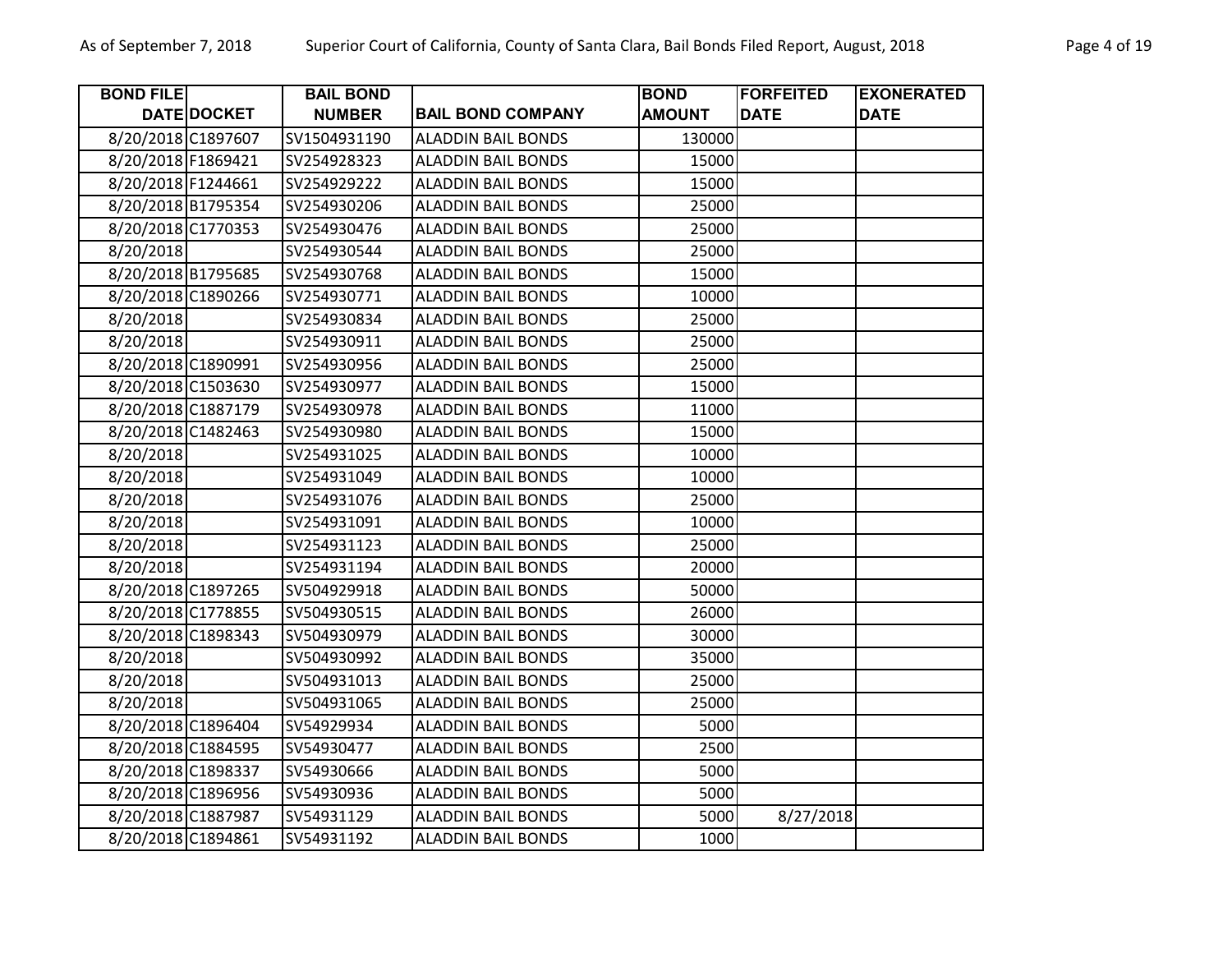| <b>BOND FILE</b>   |                    | <b>BAIL BOND</b> |                           | <b>BOND</b>   | <b>FORFEITED</b> | <b>EXONERATED</b> |
|--------------------|--------------------|------------------|---------------------------|---------------|------------------|-------------------|
|                    | <b>DATE DOCKET</b> | <b>NUMBER</b>    | <b>BAIL BOND COMPANY</b>  | <b>AMOUNT</b> | <b>DATE</b>      | <b>DATE</b>       |
| 8/20/2018 C1897589 |                    | SV54931223       | <b>ALADDIN BAIL BONDS</b> | 5000          |                  |                   |
| 8/21/2018 F1869369 |                    | SV1004931343     | <b>ALADDIN BAIL BONDS</b> | 55000         |                  |                   |
| 8/21/2018 C1889880 |                    | SV104929241      | <b>ALADDIN BAIL BONDS</b> | 5000          |                  |                   |
| 8/21/2018 C1766851 |                    | SV254929205      | <b>ALADDIN BAIL BONDS</b> | 25000         |                  |                   |
| 8/21/2018          |                    | SV254931432      | <b>ALADDIN BAIL BONDS</b> | 21000         |                  |                   |
| 8/21/2018 C1763234 |                    | SV254931440      | <b>ALADDIN BAIL BONDS</b> | 15000         |                  |                   |
| 8/21/2018 C1896350 |                    | SV254931441      | <b>ALADDIN BAIL BONDS</b> | 25000         |                  |                   |
| 8/21/2018          |                    | SV504930154      | <b>ALADDIN BAIL BONDS</b> | 40000         |                  |                   |
| 8/21/2018          |                    | SV504931397      | <b>ALADDIN BAIL BONDS</b> | 25000         |                  |                   |
| 8/22/2018          |                    | SV254931064      | <b>ALADDIN BAIL BONDS</b> | 25000         |                  |                   |
| 8/22/2018 C1898623 |                    | SV54931570       | <b>ALADDIN BAIL BONDS</b> | 5000          |                  |                   |
| 8/23/2018 C1898380 |                    | SV1004931764     | <b>ALADDIN BAIL BONDS</b> | 61000         |                  |                   |
| 8/23/2018 C1897745 |                    | SV104931758      | <b>ALADDIN BAIL BONDS</b> | 10000         |                  |                   |
| 8/23/2018 F1867501 |                    | SV254931296      | <b>ALADDIN BAIL BONDS</b> | 15000         |                  |                   |
| 8/23/2018 B1899225 |                    | SV254931689      | <b>ALADDIN BAIL BONDS</b> | 25000         |                  |                   |
| 8/23/2018 C1896997 |                    | SV254931862      | <b>ALADDIN BAIL BONDS</b> | 25000         | 9/5/2018         |                   |
| 8/23/2018 C1780934 |                    | SV504931740      | <b>ALADDIN BAIL BONDS</b> | 50000         |                  |                   |
| 8/23/2018 C1780553 |                    | SV504931887      | <b>ALADDIN BAIL BONDS</b> | 10000         |                  |                   |
| 8/23/2018 C1887338 |                    | SV54931916       | <b>ALADDIN BAIL BONDS</b> | 5000          |                  |                   |
| 8/24/2018 C1898046 |                    | SV1004932082     | <b>ALADDIN BAIL BONDS</b> | 75000         |                  |                   |
| 8/24/2018 C1515880 |                    | SV254929972      | <b>ALADDIN BAIL BONDS</b> | 20000         |                  |                   |
| 8/24/2018 C1895540 |                    | SV254932065      | <b>ALADDIN BAIL BONDS</b> | 25000         |                  |                   |
| 8/27/2018 C1898291 |                    | SV1004932415     | <b>ALADDIN BAIL BONDS</b> | 60000         |                  |                   |
| 8/27/2018          |                    | SV1004932821     | <b>ALADDIN BAIL BONDS</b> | 75000         |                  |                   |
| 8/27/2018 B1898820 |                    | SV104931693      | <b>ALADDIN BAIL BONDS</b> | 10000         |                  |                   |
| 8/27/2018 C1888571 |                    | SV104932306      | <b>ALADDIN BAIL BONDS</b> | 10000         |                  |                   |
| 8/27/2018          |                    | SV104932431      | <b>ALADDIN BAIL BONDS</b> | 10000         |                  |                   |
| 8/27/2018          |                    | SV104932634      | <b>ALADDIN BAIL BONDS</b> | 10000         |                  |                   |
| 8/27/2018 C1366904 |                    | SV254932346      | <b>ALADDIN BAIL BONDS</b> | 25000         |                  |                   |
| 8/27/2018 C1898694 |                    | SV254932454      | <b>ALADDIN BAIL BONDS</b> | 12500         |                  |                   |
| 8/27/2018          |                    | SV254932660      | <b>ALADDIN BAIL BONDS</b> | 10000         |                  |                   |
| 8/27/2018          |                    | SV254932763      | <b>ALADDIN BAIL BONDS</b> | 10000         |                  |                   |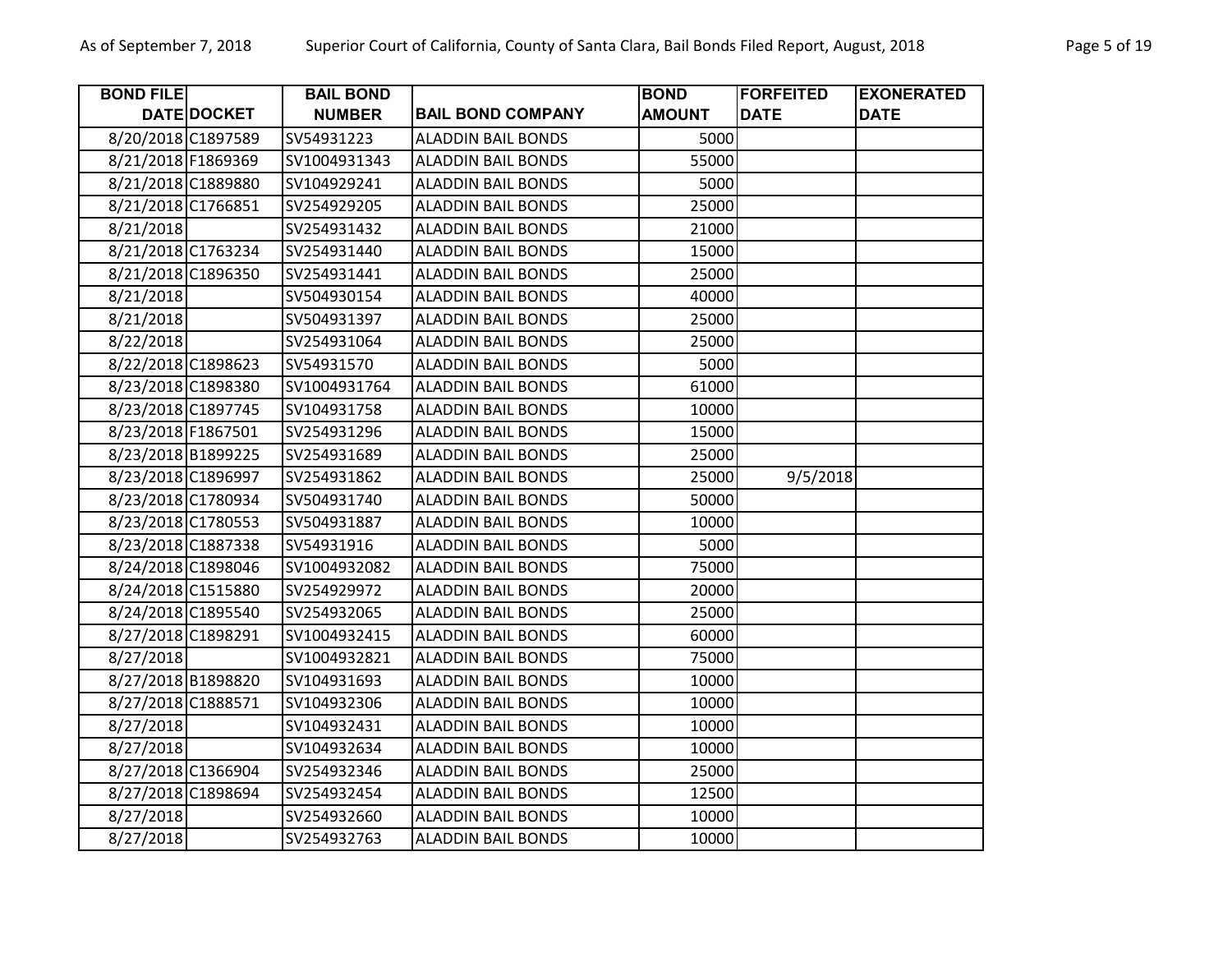| <b>BOND FILE</b>   |             | <b>BAIL BOND</b> |                                | <b>BOND</b>   | <b>FORFEITED</b> | <b>EXONERATED</b> |
|--------------------|-------------|------------------|--------------------------------|---------------|------------------|-------------------|
|                    | DATE DOCKET | <b>NUMBER</b>    | <b>BAIL BOND COMPANY</b>       | <b>AMOUNT</b> | <b>DATE</b>      | <b>DATE</b>       |
| 8/27/2018          |             | SV254932793      | <b>ALADDIN BAIL BONDS</b>      | 25000         |                  |                   |
| 8/27/2018          |             | SV254932827      | <b>ALADDIN BAIL BONDS</b>      | 15000         |                  |                   |
| 8/27/2018          |             | SV254932906      | <b>ALADDIN BAIL BONDS</b>      | 11000         |                  |                   |
| 8/27/2018          |             | SV504932095      | <b>ALADDIN BAIL BONDS</b>      | 50000         |                  |                   |
| 8/27/2018 C1775823 |             | SV504932382      | <b>ALADDIN BAIL BONDS</b>      | 50000         |                  |                   |
| 8/27/2018 C1898272 |             | SV504932622      | <b>ALADDIN BAIL BONDS</b>      | 45000         |                  |                   |
| 8/27/2018 B1684946 |             | SV504932679      | <b>ALADDIN BAIL BONDS</b>      | 30000         |                  |                   |
| 8/27/2018          |             | SV504932727      | <b>ALADDIN BAIL BONDS</b>      | 25000         |                  |                   |
| 8/27/2018          |             | SV504932849      | <b>ALADDIN BAIL BONDS</b>      | 50000         |                  |                   |
| 8/28/2018          |             | SV104932211      | <b>ALADDIN BAIL BONDS</b>      | 10000         |                  |                   |
| 8/28/2018          |             | SV104933082      | <b>ALADDIN BAIL BONDS</b>      | 10000         |                  |                   |
| 8/28/2018          |             | SV104933126      | <b>ALADDIN BAIL BONDS</b>      | 10000         |                  |                   |
| 8/28/2018 C1772276 |             | SV254932977      | <b>ALADDIN BAIL BONDS</b>      | 25000         |                  |                   |
| 8/28/2018          |             | SV254933073      | <b>ALADDIN BAIL BONDS</b>      | 25000         |                  |                   |
| 8/28/2018          |             | SV254933074      | <b>ALADDIN BAIL BONDS</b>      | 15000         |                  |                   |
| 8/28/2018 C1891094 |             | SV254933090      | <b>ALADDIN BAIL BONDS</b>      | 25000         |                  |                   |
| 8/28/2018          |             | SV254933092      | <b>ALADDIN BAIL BONDS</b>      | 25000         |                  |                   |
| 8/29/2018 C1897469 |             | SV104932021      | <b>ALADDIN BAIL BONDS</b>      | 10000         |                  |                   |
| 8/29/2018 F1867752 |             | SV104932832      | <b>ALADDIN BAIL BONDS</b>      | 10000         |                  |                   |
| 8/29/2018 C1645851 |             | SV254933298      | <b>ALADDIN BAIL BONDS</b>      | 15000         |                  |                   |
| 8/29/2018          |             | SV254933299      | <b>ALADDIN BAIL BONDS</b>      | 11000         |                  |                   |
| 8/29/2018 C1893723 |             | SV254933327      | <b>ALADDIN BAIL BONDS</b>      | 15000         |                  |                   |
| 8/31/2018 B1899345 |             | SV254933096      | <b>ALADDIN BAIL BONDS</b>      | 20000         |                  |                   |
| 8/31/2018          |             | SV254933340      | <b>ALADDIN BAIL BONDS</b>      | 11000         |                  |                   |
| 8/31/2018          |             | SV254933531      | <b>ALADDIN BAIL BONDS</b>      | 16000         |                  |                   |
| 8/31/2018          |             | SV254933561      | <b>ALADDIN BAIL BONDS</b>      | 25000         |                  |                   |
| 8/31/2018          |             | SV254933709      | <b>ALADDIN BAIL BONDS</b>      | 20000         |                  |                   |
| 8/31/2018          |             | SV504933653      | <b>ALADDIN BAIL BONDS</b>      | 15000         |                  |                   |
| 8/31/2018 C1896815 |             | SV504933716      | <b>ALADDIN BAIL BONDS</b>      | 50000         |                  |                   |
| 8/31/2018          |             | SV54932990       | <b>ALADDIN BAIL BONDS</b>      | 5000          |                  |                   |
| 8/15/2018          |             | AS15501250       | <b>ALICE CORTEZ BAIL BONDS</b> | 10000         |                  |                   |
| 8/15/2018 C1894193 |             |                  | 5113790010 ALL CITY BAIL BONDS | 5000          |                  |                   |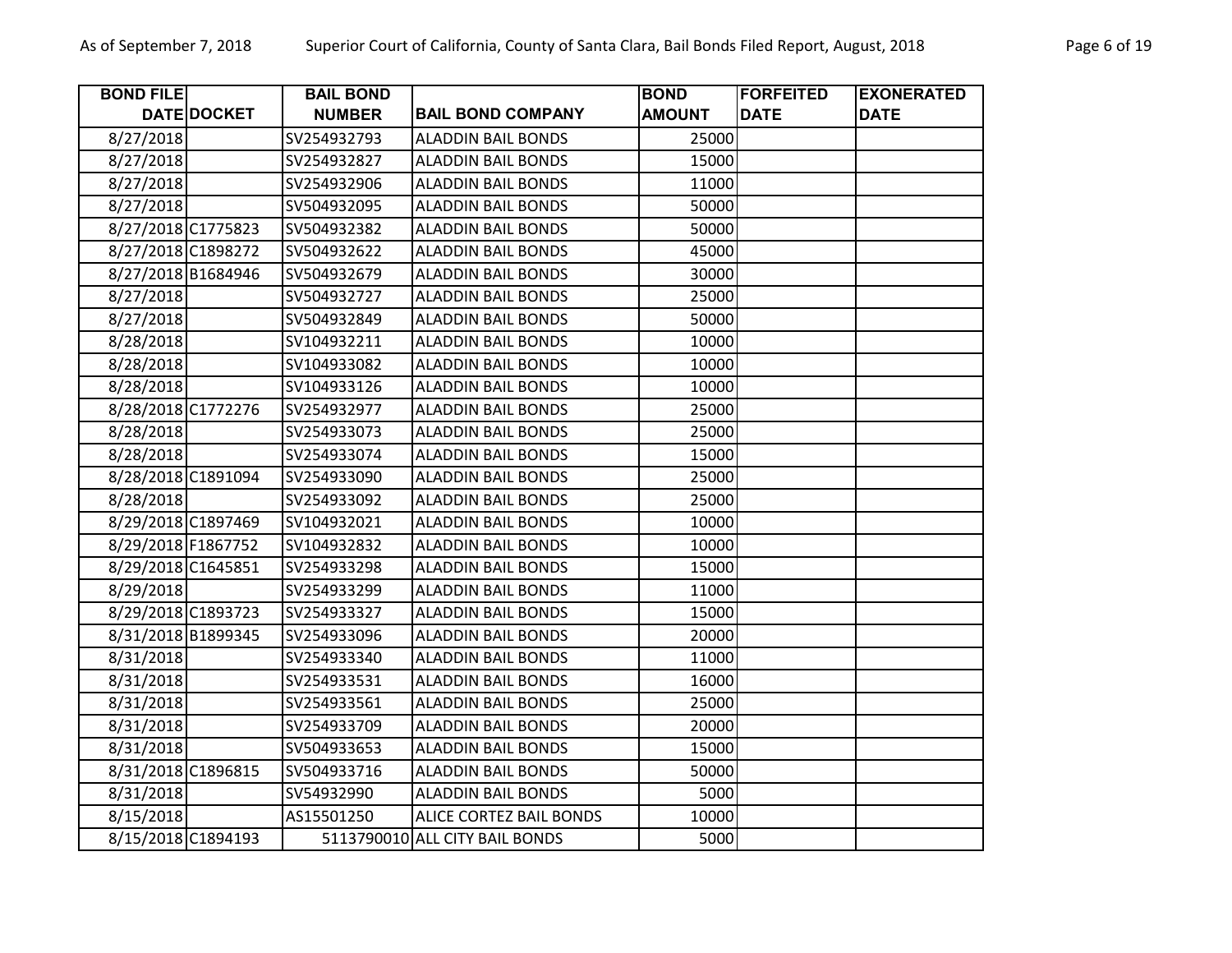| DATE DOCKET<br>8/1/2018 F1869814<br>6.01616E+12 ALL PRO BAIL BONDS<br>10000<br>8/1/2018 F1868869<br>6.01618E+12 ALL PRO BAIL BONDS<br>25000<br>6.01611E+12 ALL PRO BAIL BONDS<br>8/2/2018<br>25000<br>6.01612E+12 ALL PRO BAIL BONDS<br>8/2/2018 B1897520<br>5000<br>8/7/2018<br>8/2/2018<br>6.01612E+12 ALL PRO BAIL BONDS<br>10000<br>8/2/2018 B1898096<br>6.01612E+12 ALL PRO BAIL BONDS<br>8/7/2018<br>5000<br>8/2/2018 B1897249<br>6.01613E+12 ALL PRO BAIL BONDS<br>5000<br>8/7/2018<br>8/3/2018 C1897681<br>5113797051 ALL PRO BAIL BONDS<br>11000<br>5803352788 ALL PRO BAIL BONDS<br>8/3/2018 C1893421<br>1000<br>8/3/2018<br>5803352791 ALL PRO BAIL BONDS<br>5000<br>8/3/2018 C1893795<br>6.01613E+11 ALL PRO BAIL BONDS<br>30000<br>8/6/2018<br>8/3/2018 C1884638<br>6.01611E+12 ALL PRO BAIL BONDS<br>20000<br>6.01612E+12 ALL PRO BAIL BONDS<br>8/3/2018<br>12000<br>8/3/2018 C1896168<br>6.01615E+12 ALL PRO BAIL BONDS<br>5000<br>8/3/2018 F1867384<br>6.01615E+12 ALL PRO BAIL BONDS<br>16000<br>8/6/2018<br>8/3/2018<br>6.01616E+12 ALL PRO BAIL BONDS<br>10000<br>8/3/2018 C1888228<br>6.01618E+12 ALL PRO BAIL BONDS | <b>BOND FILE</b> | <b>BAIL BOND</b><br><b>NUMBER</b> | <b>BAIL BOND COMPANY</b> | <b>BOND</b><br><b>AMOUNT</b> | <b>FORFEITED</b><br><b>DATE</b> | <b>EXONERATED</b><br><b>DATE</b> |
|------------------------------------------------------------------------------------------------------------------------------------------------------------------------------------------------------------------------------------------------------------------------------------------------------------------------------------------------------------------------------------------------------------------------------------------------------------------------------------------------------------------------------------------------------------------------------------------------------------------------------------------------------------------------------------------------------------------------------------------------------------------------------------------------------------------------------------------------------------------------------------------------------------------------------------------------------------------------------------------------------------------------------------------------------------------------------------------------------------------------------------------|------------------|-----------------------------------|--------------------------|------------------------------|---------------------------------|----------------------------------|
|                                                                                                                                                                                                                                                                                                                                                                                                                                                                                                                                                                                                                                                                                                                                                                                                                                                                                                                                                                                                                                                                                                                                          |                  |                                   |                          |                              |                                 |                                  |
|                                                                                                                                                                                                                                                                                                                                                                                                                                                                                                                                                                                                                                                                                                                                                                                                                                                                                                                                                                                                                                                                                                                                          |                  |                                   |                          |                              |                                 |                                  |
|                                                                                                                                                                                                                                                                                                                                                                                                                                                                                                                                                                                                                                                                                                                                                                                                                                                                                                                                                                                                                                                                                                                                          |                  |                                   |                          |                              |                                 |                                  |
|                                                                                                                                                                                                                                                                                                                                                                                                                                                                                                                                                                                                                                                                                                                                                                                                                                                                                                                                                                                                                                                                                                                                          |                  |                                   |                          |                              |                                 |                                  |
|                                                                                                                                                                                                                                                                                                                                                                                                                                                                                                                                                                                                                                                                                                                                                                                                                                                                                                                                                                                                                                                                                                                                          |                  |                                   |                          |                              |                                 |                                  |
|                                                                                                                                                                                                                                                                                                                                                                                                                                                                                                                                                                                                                                                                                                                                                                                                                                                                                                                                                                                                                                                                                                                                          |                  |                                   |                          |                              |                                 |                                  |
|                                                                                                                                                                                                                                                                                                                                                                                                                                                                                                                                                                                                                                                                                                                                                                                                                                                                                                                                                                                                                                                                                                                                          |                  |                                   |                          |                              |                                 |                                  |
|                                                                                                                                                                                                                                                                                                                                                                                                                                                                                                                                                                                                                                                                                                                                                                                                                                                                                                                                                                                                                                                                                                                                          |                  |                                   |                          |                              |                                 |                                  |
|                                                                                                                                                                                                                                                                                                                                                                                                                                                                                                                                                                                                                                                                                                                                                                                                                                                                                                                                                                                                                                                                                                                                          |                  |                                   |                          |                              |                                 |                                  |
|                                                                                                                                                                                                                                                                                                                                                                                                                                                                                                                                                                                                                                                                                                                                                                                                                                                                                                                                                                                                                                                                                                                                          |                  |                                   |                          |                              |                                 |                                  |
|                                                                                                                                                                                                                                                                                                                                                                                                                                                                                                                                                                                                                                                                                                                                                                                                                                                                                                                                                                                                                                                                                                                                          |                  |                                   |                          |                              |                                 |                                  |
|                                                                                                                                                                                                                                                                                                                                                                                                                                                                                                                                                                                                                                                                                                                                                                                                                                                                                                                                                                                                                                                                                                                                          |                  |                                   |                          |                              |                                 |                                  |
|                                                                                                                                                                                                                                                                                                                                                                                                                                                                                                                                                                                                                                                                                                                                                                                                                                                                                                                                                                                                                                                                                                                                          |                  |                                   |                          |                              |                                 |                                  |
|                                                                                                                                                                                                                                                                                                                                                                                                                                                                                                                                                                                                                                                                                                                                                                                                                                                                                                                                                                                                                                                                                                                                          |                  |                                   |                          |                              |                                 |                                  |
|                                                                                                                                                                                                                                                                                                                                                                                                                                                                                                                                                                                                                                                                                                                                                                                                                                                                                                                                                                                                                                                                                                                                          |                  |                                   |                          |                              |                                 |                                  |
|                                                                                                                                                                                                                                                                                                                                                                                                                                                                                                                                                                                                                                                                                                                                                                                                                                                                                                                                                                                                                                                                                                                                          |                  |                                   |                          |                              |                                 |                                  |
|                                                                                                                                                                                                                                                                                                                                                                                                                                                                                                                                                                                                                                                                                                                                                                                                                                                                                                                                                                                                                                                                                                                                          |                  |                                   |                          |                              |                                 |                                  |
|                                                                                                                                                                                                                                                                                                                                                                                                                                                                                                                                                                                                                                                                                                                                                                                                                                                                                                                                                                                                                                                                                                                                          |                  |                                   |                          | 10000                        |                                 |                                  |
| 6.01619E+12 ALL PRO BAIL BONDS<br>8/3/2018 C1890202<br>30000                                                                                                                                                                                                                                                                                                                                                                                                                                                                                                                                                                                                                                                                                                                                                                                                                                                                                                                                                                                                                                                                             |                  |                                   |                          |                              |                                 |                                  |
| 8/6/2018 F1869815<br>6.01615E+12 ALL PRO BAIL BONDS<br>25000                                                                                                                                                                                                                                                                                                                                                                                                                                                                                                                                                                                                                                                                                                                                                                                                                                                                                                                                                                                                                                                                             |                  |                                   |                          |                              |                                 |                                  |
| 8/7/2018<br>5273212854 ALL PRO BAIL BONDS<br>25000                                                                                                                                                                                                                                                                                                                                                                                                                                                                                                                                                                                                                                                                                                                                                                                                                                                                                                                                                                                                                                                                                       |                  |                                   |                          |                              |                                 |                                  |
| 8/7/2018<br>5273212867 ALL PRO BAIL BONDS<br>25000                                                                                                                                                                                                                                                                                                                                                                                                                                                                                                                                                                                                                                                                                                                                                                                                                                                                                                                                                                                                                                                                                       |                  |                                   |                          |                              |                                 |                                  |
| 8/7/2018 B1688351<br>6.01613E+12 ALL PRO BAIL BONDS<br>15000<br>8/7/2018                                                                                                                                                                                                                                                                                                                                                                                                                                                                                                                                                                                                                                                                                                                                                                                                                                                                                                                                                                                                                                                                 |                  |                                   |                          |                              |                                 |                                  |
| 8/7/2018 C1896980<br>6.01613E+12 ALL PRO BAIL BONDS<br>25000                                                                                                                                                                                                                                                                                                                                                                                                                                                                                                                                                                                                                                                                                                                                                                                                                                                                                                                                                                                                                                                                             |                  |                                   |                          |                              |                                 |                                  |
| 8/7/2018<br>6.01615E+12 ALL PRO BAIL BONDS<br>55000                                                                                                                                                                                                                                                                                                                                                                                                                                                                                                                                                                                                                                                                                                                                                                                                                                                                                                                                                                                                                                                                                      |                  |                                   |                          |                              |                                 |                                  |
| 8/7/2018<br>6.01616E+12 ALL PRO BAIL BONDS<br>10000                                                                                                                                                                                                                                                                                                                                                                                                                                                                                                                                                                                                                                                                                                                                                                                                                                                                                                                                                                                                                                                                                      |                  |                                   |                          |                              |                                 |                                  |
| 8/7/2018<br>6.01617E+12 ALL PRO BAIL BONDS<br>20000                                                                                                                                                                                                                                                                                                                                                                                                                                                                                                                                                                                                                                                                                                                                                                                                                                                                                                                                                                                                                                                                                      |                  |                                   |                          |                              |                                 |                                  |
| 6.01618E+12 ALL PRO BAIL BONDS<br>8/7/2018<br>26000                                                                                                                                                                                                                                                                                                                                                                                                                                                                                                                                                                                                                                                                                                                                                                                                                                                                                                                                                                                                                                                                                      |                  |                                   |                          |                              |                                 |                                  |
| 8/8/2018<br>5273212841 ALL PRO BAIL BONDS<br>12000                                                                                                                                                                                                                                                                                                                                                                                                                                                                                                                                                                                                                                                                                                                                                                                                                                                                                                                                                                                                                                                                                       |                  |                                   |                          |                              |                                 |                                  |
| 8/8/2018<br>5552023056 ALL PRO BAIL BONDS<br>30000                                                                                                                                                                                                                                                                                                                                                                                                                                                                                                                                                                                                                                                                                                                                                                                                                                                                                                                                                                                                                                                                                       |                  |                                   |                          |                              |                                 |                                  |
| 8/8/2018<br>6.01615E+12 ALL PRO BAIL BONDS<br>25250                                                                                                                                                                                                                                                                                                                                                                                                                                                                                                                                                                                                                                                                                                                                                                                                                                                                                                                                                                                                                                                                                      |                  |                                   |                          |                              |                                 |                                  |
| 8/8/2018 C1897327<br>6.01616E+12 ALL PRO BAIL BONDS<br>17000                                                                                                                                                                                                                                                                                                                                                                                                                                                                                                                                                                                                                                                                                                                                                                                                                                                                                                                                                                                                                                                                             |                  |                                   |                          |                              |                                 |                                  |
| 8/8/2018<br>6.01618E+12 ALL PRO BAIL BONDS<br>26000                                                                                                                                                                                                                                                                                                                                                                                                                                                                                                                                                                                                                                                                                                                                                                                                                                                                                                                                                                                                                                                                                      |                  |                                   |                          |                              |                                 |                                  |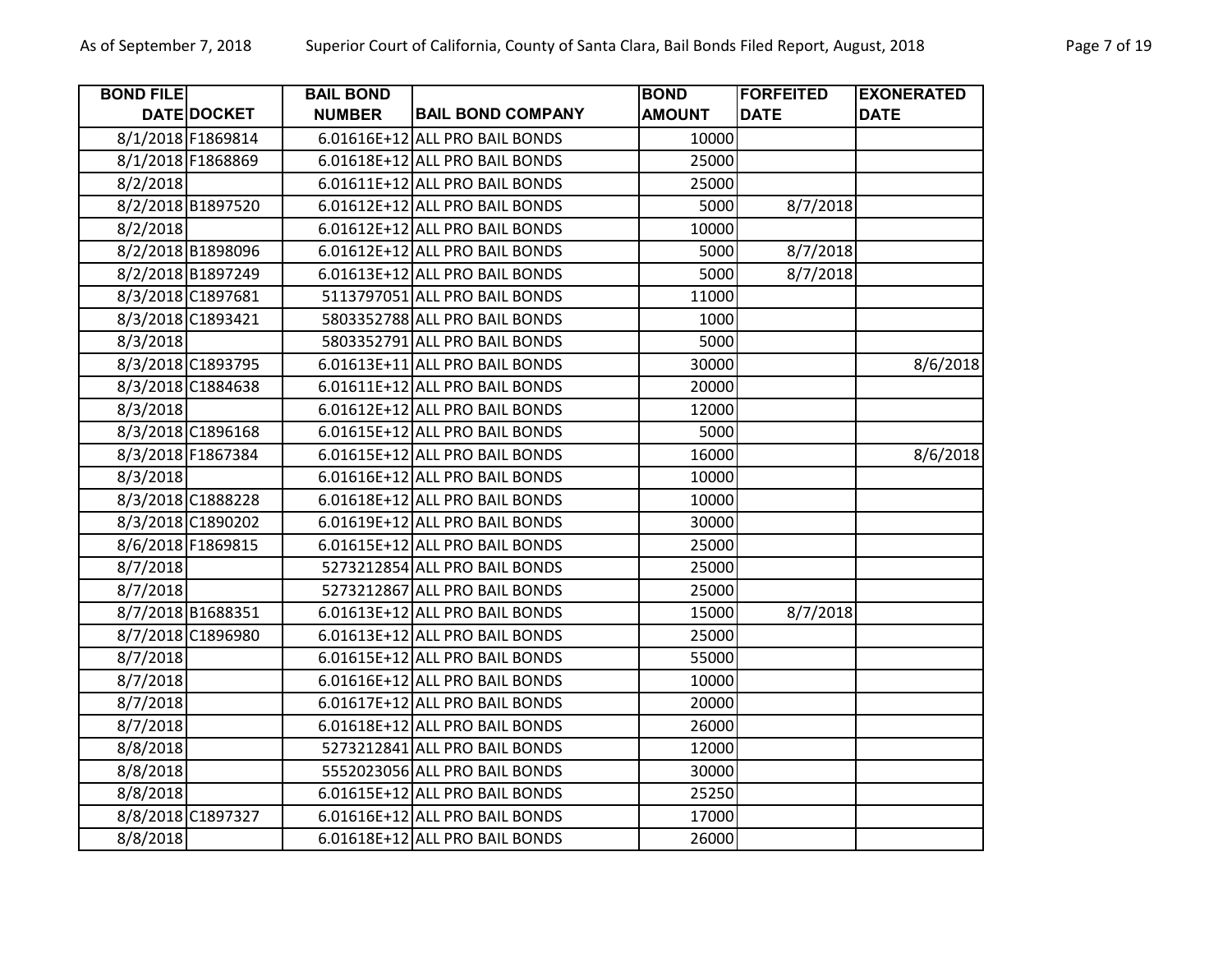| <b>BOND FILE</b>   |                   | <b>BAIL BOND</b> |                                | <b>BOND</b>   | <b>FORFEITED</b> | <b>EXONERATED</b> |
|--------------------|-------------------|------------------|--------------------------------|---------------|------------------|-------------------|
|                    | DATE DOCKET       | <b>NUMBER</b>    | <b>BAIL BOND COMPANY</b>       | <b>AMOUNT</b> | <b>DATE</b>      | <b>DATE</b>       |
| 8/8/2018           |                   |                  | 6.01619E+12 ALL PRO BAIL BONDS | 25000         |                  |                   |
|                    | 8/9/2018 B1897324 |                  | 6.00916E+12 ALL PRO BAIL BONDS | 25000         |                  |                   |
|                    | 8/9/2018 C1885056 |                  | 6.01617E+12 ALL PRO BAIL BONDS | 50000         |                  |                   |
| 8/13/2018 C1762750 |                   |                  | 6.01612E+12 ALL PRO BAIL BONDS | 25000         |                  |                   |
| 8/13/2018 C1897748 |                   |                  | 6.01612E+12 ALL PRO BAIL BONDS | 3000          | 8/22/2018        |                   |
| 8/13/2018 C1894456 |                   |                  | 6.01612E+12 ALL PRO BAIL BONDS | 6000          |                  |                   |
| 8/13/2018          |                   |                  | 6.01613E+12 ALL PRO BAIL BONDS | 10000         |                  |                   |
| 8/13/2018 C1889466 |                   |                  | 6.01613E+12 ALL PRO BAIL BONDS | 11000         |                  |                   |
| 8/13/2018 C1896978 |                   |                  | 6.01614E+12 ALL PRO BAIL BONDS | 12000         |                  |                   |
| 8/13/2018 C1897610 |                   |                  | 6.01614E+12 ALL PRO BAIL BONDS | 5000          |                  |                   |
| 8/13/2018 C1758357 |                   |                  | 6.01615E+12 ALL PRO BAIL BONDS | 5000          |                  |                   |
| 8/13/2018 C1894797 |                   |                  | 6.01615E+12 ALL PRO BAIL BONDS | 12000         |                  |                   |
| 8/13/2018 C1897748 |                   |                  | 6.01616E+12 ALL PRO BAIL BONDS | 6000          |                  |                   |
| 8/13/2018 C1640758 |                   |                  | 6.01616E+12 ALL PRO BAIL BONDS | 20000         |                  |                   |
| 8/13/2018 C1646123 |                   |                  | 6.01616E+12 ALL PRO BAIL BONDS | 11000         |                  |                   |
| 8/13/2018 C1897103 |                   |                  | 6.01616E+12 ALL PRO BAIL BONDS | 6000          |                  |                   |
| 8/13/2018          |                   |                  | 6.01616E+12 ALL PRO BAIL BONDS | 75000         |                  |                   |
| 8/13/2018 C1893414 |                   |                  | 6.01617E+12 ALL PRO BAIL BONDS | 6000          |                  |                   |
| 8/13/2018 B1370283 |                   |                  | 6.01619E+12 ALL PRO BAIL BONDS | 20000         |                  |                   |
| 8/14/2018 F1869614 |                   |                  | 5551924048 ALL PRO BAIL BONDS  | 20000         |                  |                   |
| 8/15/2018 C1652200 |                   |                  | 5273212896 ALL PRO BAIL BONDS  | 25000         |                  |                   |
| 8/15/2018          |                   |                  | 6.01613E+12 ALL PRO BAIL BONDS | 25000         |                  |                   |
| 8/15/2018          |                   |                  | 6.01615E+12 ALL PRO BAIL BONDS | 22000         |                  |                   |
| 8/16/2018 F1869392 |                   |                  | 4.00713E+12 ALL PRO BAIL BONDS | 25000         |                  |                   |
| 8/16/2018 F1869403 |                   |                  | 4.00715E+12 ALL PRO BAIL BONDS | 5000          |                  |                   |
| 8/16/2018 C1885475 |                   |                  | 6.01612E+12 ALL PRO BAIL BONDS | 3000          |                  | 8/16/2018         |
| 8/16/2018          |                   |                  | 6.01613E+12 ALL PRO BAIL BONDS | 10000         |                  |                   |
| 8/16/2018 C1763287 |                   |                  | 6.01615E+12 ALL PRO BAIL BONDS | 6000          |                  | 8/16/2018         |
| 8/16/2018 C1770410 |                   |                  | 6.01618E+12 ALL PRO BAIL BONDS | 5000          |                  | 8/16/2018         |
| 8/17/2018 B1898987 |                   |                  | 6.01615E+12 ALL PRO BAIL BONDS | 35000         |                  |                   |
| 8/17/2018 B1899189 |                   |                  | 6.01616E+12 ALL PRO BAIL BONDS | 21000         |                  |                   |
| 8/20/2018 C1765999 |                   |                  | 5273273556 ALL PRO BAIL BONDS  | 15000         |                  |                   |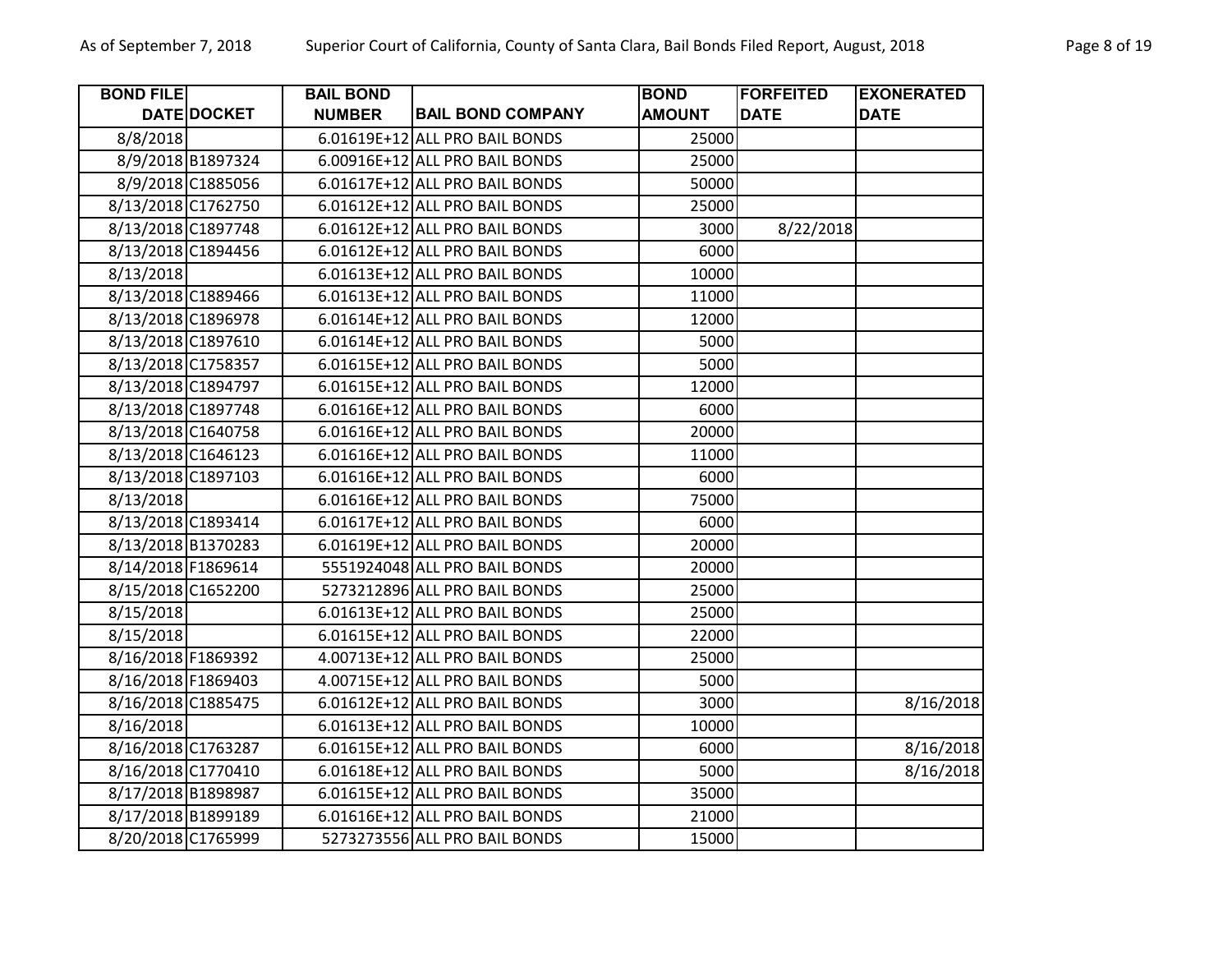| <b>BOND FILE</b>   |                    | <b>BAIL BOND</b> |                                | <b>BOND</b>   | <b>FORFEITED</b> | <b>EXONERATED</b> |
|--------------------|--------------------|------------------|--------------------------------|---------------|------------------|-------------------|
|                    | <b>DATE DOCKET</b> | <b>NUMBER</b>    | <b>BAIL BOND COMPANY</b>       | <b>AMOUNT</b> | <b>DATE</b>      | <b>DATE</b>       |
| 8/20/2018 F1869980 |                    |                  | 5551924204 ALL PRO BAIL BONDS  | 35000         |                  |                   |
| 8/20/2018 C1882567 |                    |                  | 6.01612E+12 ALL PRO BAIL BONDS | 25000         |                  |                   |
| 8/20/2018 C1898292 |                    |                  | 6.01612E+12 ALL PRO BAIL BONDS | 5000          |                  |                   |
| 8/20/2018 C1894227 |                    |                  | 6.01615E+12 ALL PRO BAIL BONDS | 25000         |                  |                   |
| 8/20/2018 F1869735 |                    |                  | 6.01616E+12 ALL PRO BAIL BONDS | 50000         |                  |                   |
| 8/20/2018          |                    |                  | 6.01616E+12 ALL PRO BAIL BONDS | 25000         |                  |                   |
| 8/20/2018 C1888622 |                    |                  | 6.01616E+12 ALL PRO BAIL BONDS | 35000         |                  |                   |
| 8/20/2018          |                    |                  | 6.01617E+12 ALL PRO BAIL BONDS | 25000         |                  |                   |
| 8/20/2018          |                    |                  | 6.01619E+12 ALL PRO BAIL BONDS | 135000        |                  |                   |
| 8/21/2018 C1893699 |                    |                  | 6.01613E+12 ALL PRO BAIL BONDS | 25000         |                  |                   |
| 8/21/2018          |                    |                  | 6.01613E+12 ALL PRO BAIL BONDS | 10000         |                  |                   |
| 8/21/2018          |                    |                  | 6.01617E+12 ALL PRO BAIL BONDS | 25000         |                  |                   |
| 8/22/2018          |                    |                  | 6.01618E+12 ALL PRO BAIL BONDS | 10000         |                  |                   |
| 8/24/2018 F1869655 |                    |                  | 6.01614E+12 ALL PRO BAIL BONDS | 16000         | 8/24/2018        |                   |
| 8/24/2018          |                    |                  | 6.01615E+12 ALL PRO BAIL BONDS | 5000          |                  |                   |
| 8/24/2018 C1897112 |                    |                  | 6.01617E+12 ALL PRO BAIL BONDS | 10000         |                  |                   |
| 8/24/2018          |                    |                  | 6.01617E+12 ALL PRO BAIL BONDS | 25000         |                  |                   |
| 8/27/2018          |                    |                  | 5113839289 ALL PRO BAIL BONDS  | 10000         |                  |                   |
| 8/27/2018          |                    |                  | 6.01614E+12 ALL PRO BAIL BONDS | 25000         |                  |                   |
| 8/27/2018          |                    |                  | 6.01616E+12 ALL PRO BAIL BONDS | 45000         |                  |                   |
| 8/27/2018          |                    |                  | 6.01618E+12 ALL PRO BAIL BONDS | 25000         |                  |                   |
| 8/27/2018 C1773824 |                    |                  | 6.01618E+12 ALL PRO BAIL BONDS | 25000         |                  |                   |
| 8/28/2018 C1517141 |                    |                  | 6.01611E+12 ALL PRO BAIL BONDS | 16000         |                  |                   |
| 8/28/2018 F1869987 |                    |                  | 6.01611E+12 ALL PRO BAIL BONDS | 110000        |                  |                   |
| 8/28/2018          |                    |                  | 6.01612E+12 ALL PRO BAIL BONDS | 15000         |                  |                   |
| 8/28/2018          |                    |                  | 6.01613E+12 ALL PRO BAIL BONDS | 10000         |                  |                   |
| 8/28/2018          |                    |                  | 6.01614E+12 ALL PRO BAIL BONDS | 11000         |                  |                   |
| 8/28/2018 C1888928 |                    |                  | 6.01615E+12 ALL PRO BAIL BONDS | 16000         |                  |                   |
| 8/28/2018 B1791735 |                    |                  | 6.01619E+12 ALL PRO BAIL BONDS | 16000         |                  |                   |
| 8/29/2018 C1892433 |                    |                  | 6.00618E+12 ALL PRO BAIL BONDS | 10000         |                  |                   |
| 8/29/2018          |                    |                  | 6.01612E+12 ALL PRO BAIL BONDS | 25000         |                  |                   |
| 8/29/2018          |                    |                  | 6.01613E+12 ALL PRO BAIL BONDS | 25000         |                  |                   |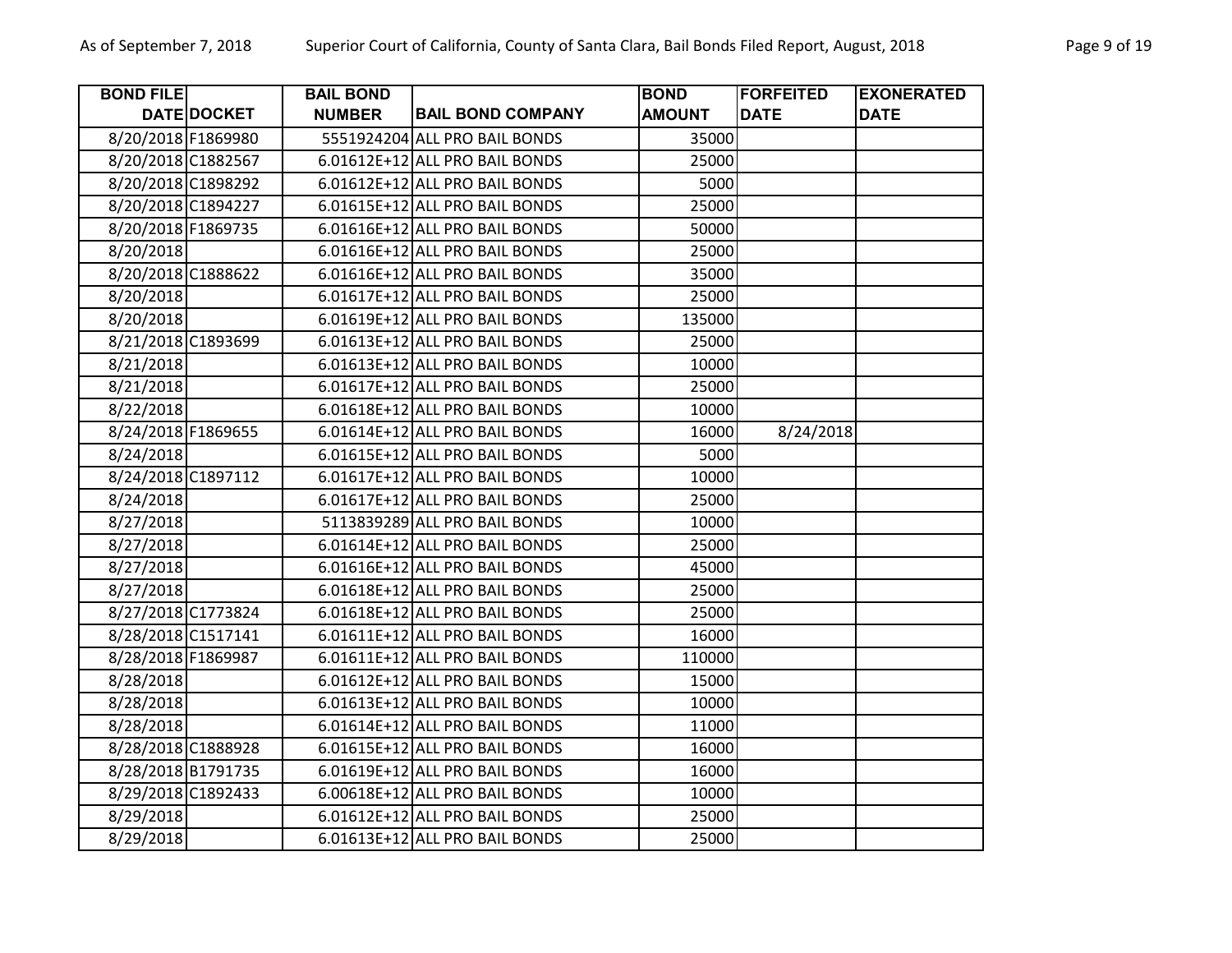| <b>BOND FILE</b>   |                    | <b>BAIL BOND</b> |                                   | <b>BOND</b>   | <b>FORFEITED</b> | <b>EXONERATED</b> |
|--------------------|--------------------|------------------|-----------------------------------|---------------|------------------|-------------------|
|                    | <b>DATE DOCKET</b> | <b>NUMBER</b>    | <b>BAIL BOND COMPANY</b>          | <b>AMOUNT</b> | <b>DATE</b>      | <b>DATE</b>       |
| 8/29/2018          |                    |                  | 6.01616E+12 ALL PRO BAIL BONDS    | 50000         |                  |                   |
| 8/29/2018 C1761723 |                    |                  | 6.01618E+12 ALL PRO BAIL BONDS    | 5000          |                  |                   |
| 8/31/2018          |                    |                  | 6.01612E+12 ALL PRO BAIL BONDS    | 11000         |                  |                   |
| 8/31/2018 C1898044 |                    |                  | 6.01618E+12 ALL PRO BAIL BONDS    | 50000         |                  |                   |
| 8/13/2018          |                    | IS50K138117      | <b>AMIGO BAIL BONDS</b>           | 20000         |                  |                   |
| 8/20/2018 C1892392 |                    | IS50K138118      | <b>AMIGO BAIL BONDS</b>           | 10000         |                  |                   |
| 8/13/2018          |                    |                  | 5273054296 ANGEL LOPEZ BAIL BONDS | 15000         |                  |                   |
| 8/15/2018          |                    |                  | 5273240400 ANGEL LOPEZ BAIL BONDS | 21000         |                  |                   |
|                    | 8/1/2018 C1892233  | T1050713793      | <b>BAD BOYS BAIL BONDS</b>        | 10000         |                  |                   |
| 8/1/2018           |                    | T2550682444      | <b>BAD BOYS BAIL BONDS</b>        | 25000         |                  |                   |
|                    | 8/1/2018 C1527544  | T2550702596      | <b>BAD BOYS BAIL BONDS</b>        | 15000         |                  |                   |
|                    | 8/1/2018 C1886738  | T550707500       | <b>BAD BOYS BAIL BONDS</b>        | 5000          |                  |                   |
|                    | 8/1/2018 C1881266  | T550707501       | <b>BAD BOYS BAIL BONDS</b>        | 5000          |                  |                   |
|                    | 8/2/2018 B1896771  | T1050707753      | <b>BAD BOYS BAIL BONDS</b>        | 10000         |                  |                   |
| 8/2/2018           |                    | T2550683216      | <b>BAD BOYS BAIL BONDS</b>        | 10000         |                  |                   |
| 8/3/2018           |                    | T1050702573      | <b>BAD BOYS BAIL BONDS</b>        | 10000         |                  |                   |
|                    | 8/3/2018 C1888188  | T1050707513      | <b>BAD BOYS BAIL BONDS</b>        | 10000         |                  |                   |
|                    | 8/3/2018 C1777906  | T2550678600      | <b>BAD BOYS BAIL BONDS</b>        | 15000         |                  |                   |
|                    | 8/3/2018 C1643745  | T2550678602      | <b>BAD BOYS BAIL BONDS</b>        | 20000         |                  |                   |
| 8/3/2018           |                    | T2550683486      | <b>BAD BOYS BAIL BONDS</b>        | 25000         |                  |                   |
| 8/3/2018           |                    | T5050713549      | <b>BAD BOYS BAIL BONDS</b>        | 26000         |                  |                   |
| 8/3/2018           |                    | T550707496       | <b>BAD BOYS BAIL BONDS</b>        | 5000          |                  |                   |
|                    | 8/6/2018 F1869575  | T1050702574      | <b>BAD BOYS BAIL BONDS</b>        | 10000         |                  |                   |
|                    | 8/6/2018 F1869575  | T1050702575      | <b>BAD BOYS BAIL BONDS</b>        | 10000         |                  |                   |
|                    | 8/6/2018 C1892393  | T1050702576      | <b>BAD BOYS BAIL BONDS</b>        | 10000         |                  |                   |
|                    | 8/6/2018 C1892479  | T2550678605      | <b>BAD BOYS BAIL BONDS</b>        | 15000         |                  |                   |
|                    | 8/7/2018 C1897521  | T1050702571      | <b>BAD BOYS BAIL BONDS</b>        | 10000         |                  |                   |
|                    | 8/7/2018 C1883165  | T1050702572      | <b>BAD BOYS BAIL BONDS</b>        | 10000         |                  |                   |
| 8/7/2018           |                    | T1050707514      | <b>BAD BOYS BAIL BONDS</b>        | 10000         |                  |                   |
|                    | 8/7/2018 C1888025  | T25050720941     | <b>BAD BOYS BAIL BONDS</b>        | 110000        |                  |                   |
|                    | 8/7/2018 C1757111  | T2550702601      | <b>BAD BOYS BAIL BONDS</b>        | 16000         |                  |                   |
|                    | 8/7/2018 C1513921  | T2550702603      | <b>BAD BOYS BAIL BONDS</b>        | 16000         |                  |                   |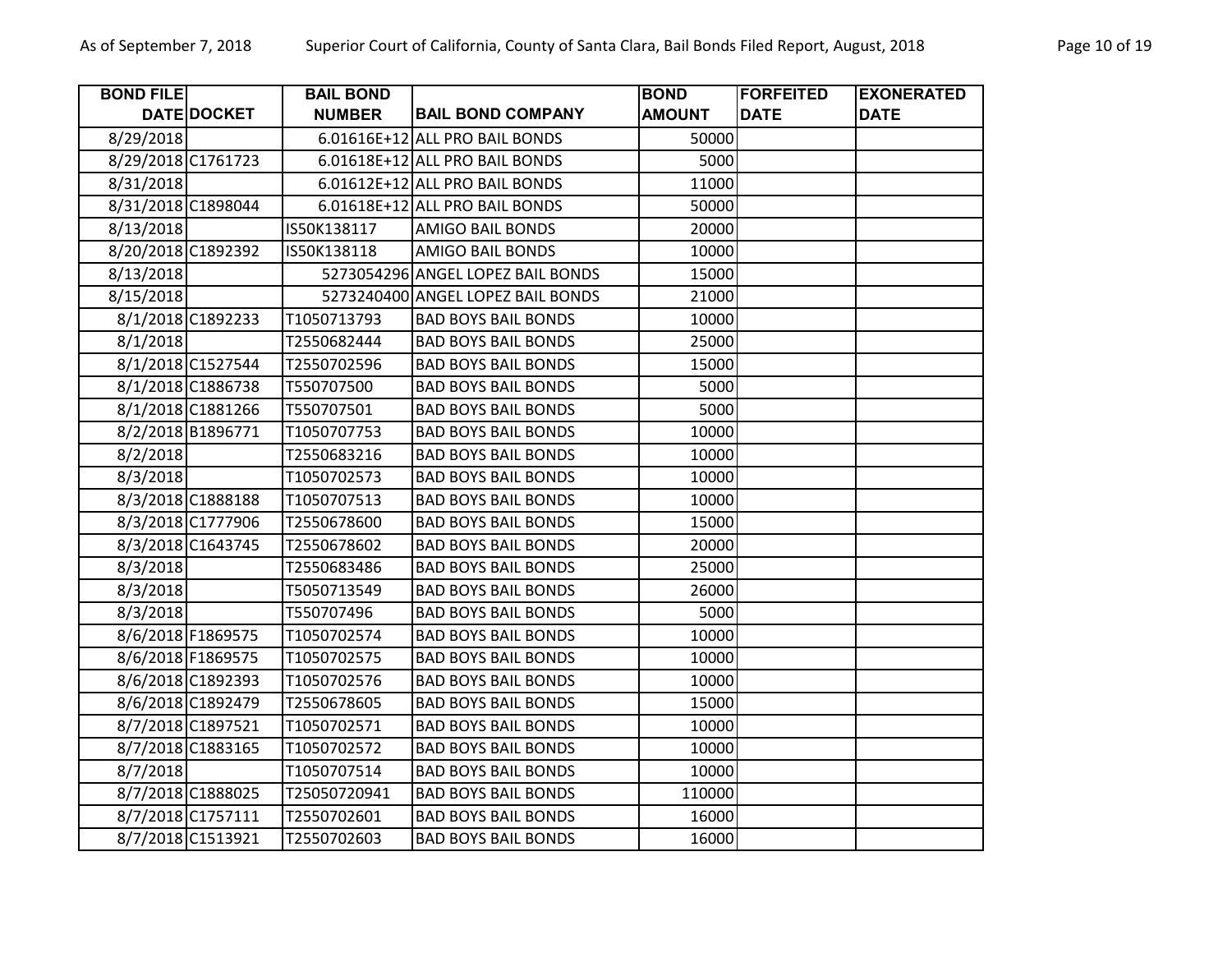| <b>BOND FILE</b>   |                    | <b>BAIL BOND</b> |                            | <b>BOND</b>   | <b>FORFEITED</b> | <b>EXONERATED</b> |
|--------------------|--------------------|------------------|----------------------------|---------------|------------------|-------------------|
|                    | <b>DATE DOCKET</b> | <b>NUMBER</b>    | <b>BAIL BOND COMPANY</b>   | <b>AMOUNT</b> | <b>DATE</b>      | <b>DATE</b>       |
|                    | 8/7/2018 C1893401  | T2550707521      | <b>BAD BOYS BAIL BONDS</b> | 25000         |                  |                   |
| 8/7/2018           |                    | T2550713532      | <b>BAD BOYS BAIL BONDS</b> | 25000         |                  |                   |
| 8/7/2018           |                    | T50050683240     | <b>BAD BOYS BAIL BONDS</b> | 135000        |                  |                   |
| 8/7/2018           |                    | T5050686476      | <b>BAD BOYS BAIL BONDS</b> | 40000         |                  |                   |
|                    | 8/7/2018 C1890483  | T5050713546      | <b>BAD BOYS BAIL BONDS</b> | 36000         | 8/29/2018        |                   |
| 8/7/2018           |                    | T5050713547      | <b>BAD BOYS BAIL BONDS</b> | 35000         |                  |                   |
| 8/7/2018           |                    | T5050713548      | <b>BAD BOYS BAIL BONDS</b> | 50000         |                  |                   |
|                    | 8/7/2018 C1894430  | T550681947       | <b>BAD BOYS BAIL BONDS</b> | 1000          |                  |                   |
|                    | 8/7/2018 C1760530  | T550712973       | <b>BAD BOYS BAIL BONDS</b> | 5000          |                  |                   |
|                    | 8/7/2018 C1891939  | T550713493       | <b>BAD BOYS BAIL BONDS</b> | 5000          |                  |                   |
|                    | 8/7/2018 C1759814  | T550713495       | <b>BAD BOYS BAIL BONDS</b> | 1000          |                  |                   |
|                    | 8/7/2018 C1766768  | T550713791       | <b>BAD BOYS BAIL BONDS</b> | 5000          |                  |                   |
|                    | 8/8/2018 F1870150  | T1050713510      | <b>BAD BOYS BAIL BONDS</b> | 10000         |                  |                   |
| 8/9/2018           |                    | T2550713530      | <b>BAD BOYS BAIL BONDS</b> | 20000         |                  |                   |
|                    | 8/9/2018 B1895961  | T2550713531      | <b>BAD BOYS BAIL BONDS</b> | 20000         |                  |                   |
|                    | 8/9/2018 C1635903  | T5050713820      | <b>BAD BOYS BAIL BONDS</b> | 50000         |                  |                   |
|                    | 8/13/2018 C1894823 | T10050717900     | <b>BAD BOYS BAIL BONDS</b> | 80000         |                  |                   |
| 8/13/2018          |                    | T10050719742     | <b>BAD BOYS BAIL BONDS</b> | 52000         |                  |                   |
| 8/13/2018          |                    | T10050719818     | <b>BAD BOYS BAIL BONDS</b> | 60000         |                  |                   |
| 8/13/2018 C1881883 |                    | T25050720939     | <b>BAD BOYS BAIL BONDS</b> | 150000        |                  |                   |
| 8/13/2018          |                    | T2550707520      | <b>BAD BOYS BAIL BONDS</b> | 25000         |                  |                   |
| 8/13/2018          |                    | T2550713525      | <b>BAD BOYS BAIL BONDS</b> | 25000         |                  |                   |
| 8/13/2018          |                    | T2550713526      | <b>BAD BOYS BAIL BONDS</b> | 25000         |                  |                   |
| 8/13/2018 C1897603 |                    | T2550713527      | <b>BAD BOYS BAIL BONDS</b> | 25000         |                  |                   |
|                    | 8/13/2018 C1893188 | T2550713528      | <b>BAD BOYS BAIL BONDS</b> | 25000         |                  |                   |
| 8/13/2018          |                    | T5050713821      | <b>BAD BOYS BAIL BONDS</b> | 50000         |                  |                   |
|                    | 8/13/2018 C1897294 | T5050713822      | <b>BAD BOYS BAIL BONDS</b> | 36000         |                  |                   |
| 8/13/2018          |                    | T5050717958      | <b>BAD BOYS BAIL BONDS</b> | 50000         |                  |                   |
| 8/13/2018          |                    | T5050721624      | <b>BAD BOYS BAIL BONDS</b> | 30000         |                  |                   |
| 8/13/2018          |                    | T5050721625      | <b>BAD BOYS BAIL BONDS</b> | 40000         |                  |                   |
| 8/13/2018          |                    | T5050721626      | <b>BAD BOYS BAIL BONDS</b> | 40000         |                  |                   |
| 8/13/2018          |                    | T5050721627      | <b>BAD BOYS BAIL BONDS</b> | 50000         |                  |                   |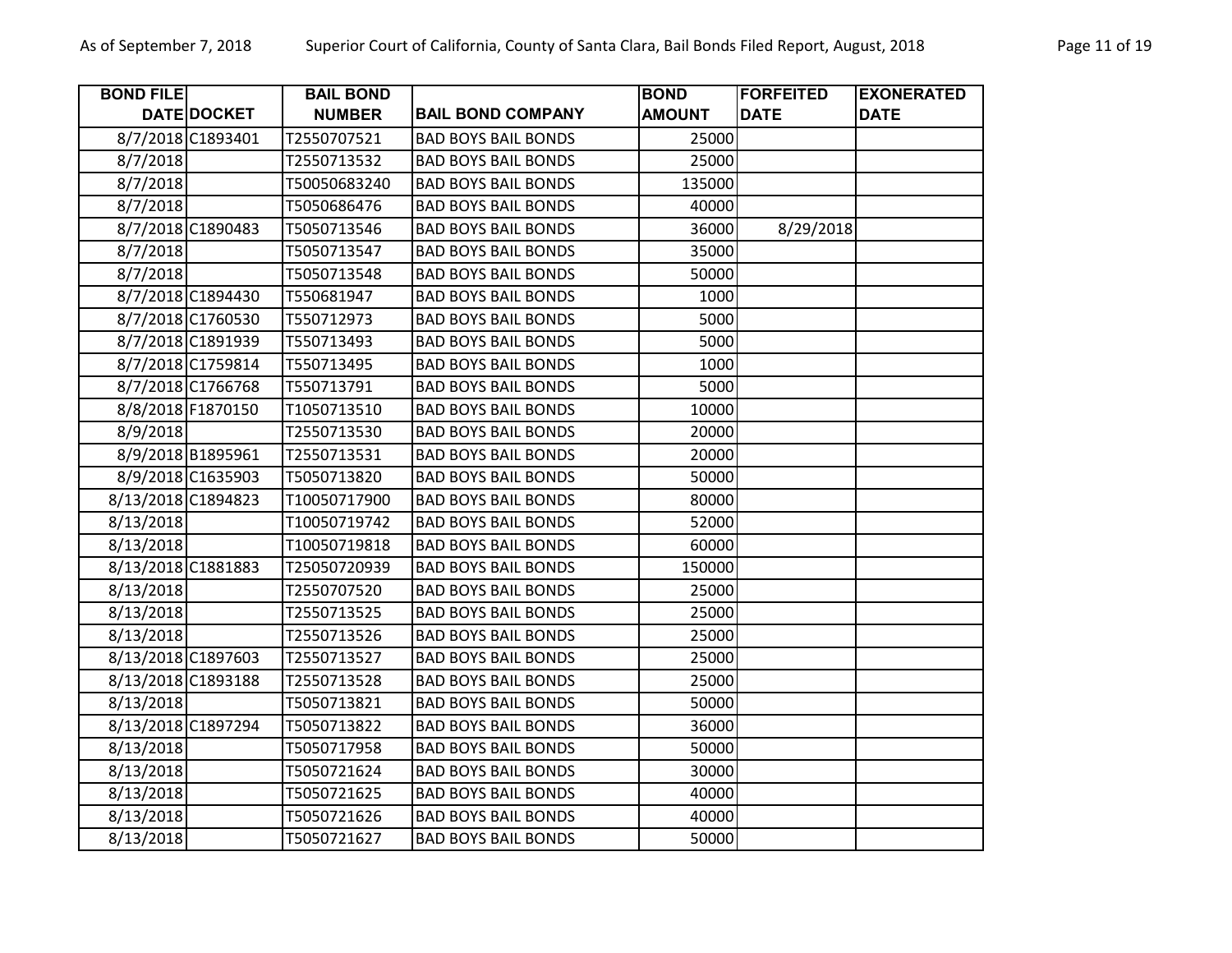| <b>BOND FILE</b>   |             | <b>BAIL BOND</b>    |                            | <b>BOND</b>   | <b>FORFEITED</b> | <b>EXONERATED</b> |
|--------------------|-------------|---------------------|----------------------------|---------------|------------------|-------------------|
|                    | DATE DOCKET | <b>NUMBER</b>       | <b>BAIL BOND COMPANY</b>   | <b>AMOUNT</b> | <b>DATE</b>      | <b>DATE</b>       |
| 8/14/2018 F1867916 |             | T1050707752         | <b>BAD BOYS BAIL BONDS</b> | 2500          |                  |                   |
| 8/14/2018 B1898082 |             | T2550678601         | <b>BAD BOYS BAIL BONDS</b> | 20000         |                  |                   |
| 8/14/2018 B1898398 |             | T550702554          | <b>BAD BOYS BAIL BONDS</b> | 5000          |                  |                   |
| 8/15/2018 F1870002 |             | T10050719777        | <b>BAD BOYS BAIL BONDS</b> | 75000         |                  |                   |
| 8/15/2018          |             | T1050713506         | <b>BAD BOYS BAIL BONDS</b> | 10000         |                  |                   |
| 8/15/2018          |             | T2550715899         | <b>BAD BOYS BAIL BONDS</b> | 25000         |                  |                   |
| 8/20/2018          |             | 217067 T25050720955 | <b>BAD BOYS BAIL BONDS</b> | 125000        |                  |                   |
| 8/20/2018          |             | T2550713523         | <b>BAD BOYS BAIL BONDS</b> | 25000         |                  |                   |
| 8/20/2018          |             | T2550713524         | <b>BAD BOYS BAIL BONDS</b> | 25000         |                  |                   |
| 8/20/2018 F1869981 |             | T2550713806         | <b>BAD BOYS BAIL BONDS</b> | 25000         |                  |                   |
| 8/20/2018 C1770350 |             | T2550714349         | <b>BAD BOYS BAIL BONDS</b> | 20000         |                  |                   |
| 8/20/2018          |             | T2550714437         | <b>BAD BOYS BAIL BONDS</b> | 15000         |                  |                   |
| 8/20/2018          |             | T2550715901         | <b>BAD BOYS BAIL BONDS</b> | 25000         |                  |                   |
| 8/20/2018 C1764372 |             | T2550721598         | <b>BAD BOYS BAIL BONDS</b> | 20000         |                  |                   |
| 8/20/2018          |             | 217067 T50050721237 | <b>BAD BOYS BAIL BONDS</b> | 125000        |                  |                   |
| 8/20/2018 C1898028 |             | T550712974          | <b>BAD BOYS BAIL BONDS</b> | 5000          |                  |                   |
| 8/21/2018          |             | T2550713529         | <b>BAD BOYS BAIL BONDS</b> | 11000         |                  |                   |
| 8/21/2018 C1362673 |             | T5050717992         | <b>BAD BOYS BAIL BONDS</b> | 35000         |                  |                   |
| 8/22/2018 C1897653 |             | T5050717991         | <b>BAD BOYS BAIL BONDS</b> | 50000         |                  |                   |
| 8/22/2018 C1892182 |             | T550712975          | <b>BAD BOYS BAIL BONDS</b> | 5000          |                  |                   |
| 8/23/2018 C1897470 |             | T10050719789        | <b>BAD BOYS BAIL BONDS</b> | 100000        |                  |                   |
| 8/24/2018          |             | T10050719776        | <b>BAD BOYS BAIL BONDS</b> | 10000         |                  |                   |
| 8/24/2018 C1473852 |             | T2550714348         | <b>BAD BOYS BAIL BONDS</b> | 25000         |                  |                   |
| 8/24/2018 F1869650 |             | T5050718023         | <b>BAD BOYS BAIL BONDS</b> | 50000         |                  |                   |
| 8/27/2018 C1898284 |             | T10050719927        | <b>BAD BOYS BAIL BONDS</b> | 61000         |                  |                   |
| 8/27/2018          |             | T1050708320         | <b>BAD BOYS BAIL BONDS</b> | 10000         |                  |                   |
| 8/27/2018          |             | T1050713505         | <b>BAD BOYS BAIL BONDS</b> | 6000          |                  |                   |
| 8/27/2018          |             | T2550714345         | <b>BAD BOYS BAIL BONDS</b> | 20000         |                  |                   |
| 8/27/2018          |             | T2550714346         | <b>BAD BOYS BAIL BONDS</b> | 15000         |                  |                   |
| 8/27/2018          |             | T2550714347         | <b>BAD BOYS BAIL BONDS</b> | 25000         |                  |                   |
| 8/27/2018          |             | T2550714402         | <b>BAD BOYS BAIL BONDS</b> | 25000         |                  |                   |
| 8/27/2018 C1898268 |             | T2550714438         | <b>BAD BOYS BAIL BONDS</b> | 16000         |                  |                   |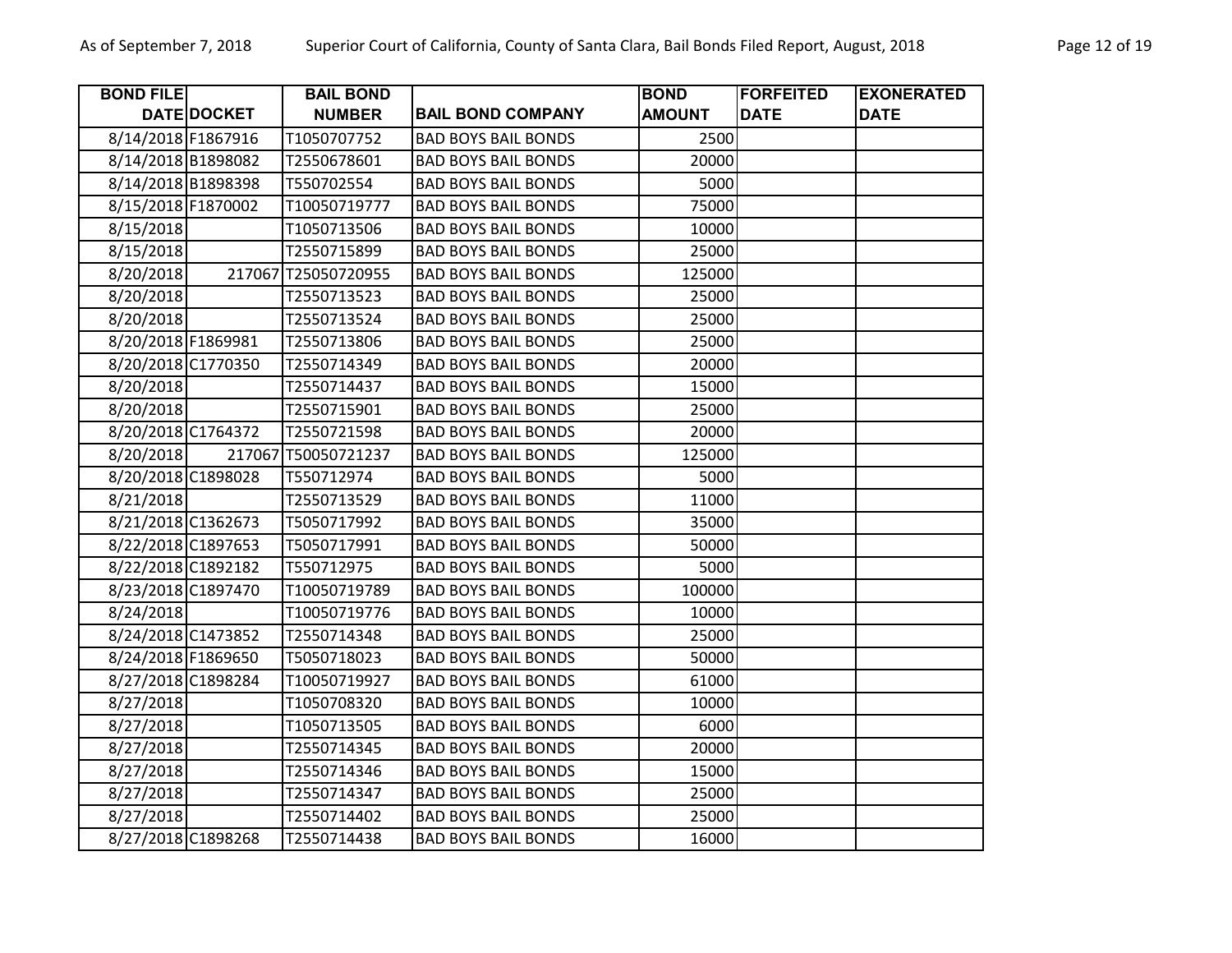| <b>BOND FILE</b>   |                    | <b>BAIL BOND</b> |                                    | <b>BOND</b>   | <b>FORFEITED</b> | <b>EXONERATED</b> |
|--------------------|--------------------|------------------|------------------------------------|---------------|------------------|-------------------|
|                    | <b>DATE DOCKET</b> | <b>NUMBER</b>    | <b>BAIL BOND COMPANY</b>           | <b>AMOUNT</b> | <b>DATE</b>      | <b>DATE</b>       |
| 8/27/2018          |                    | T2550716020      | <b>BAD BOYS BAIL BONDS</b>         | 25000         |                  |                   |
| 8/27/2018 C1896841 |                    | T2550716022      | <b>BAD BOYS BAIL BONDS</b>         | 11000         |                  |                   |
| 8/29/2018 C1896454 |                    | T1050713507      | <b>BAD BOYS BAIL BONDS</b>         | 5000          |                  |                   |
| 8/29/2018          |                    | T2550714391      | <b>BAD BOYS BAIL BONDS</b>         | 25000         |                  |                   |
| 8/29/2018 C1895179 |                    | T5050717993      | <b>BAD BOYS BAIL BONDS</b>         | 26000         |                  |                   |
| 8/29/2018 C1898522 |                    | T550713494       | <b>BAD BOYS BAIL BONDS</b>         | 5000          |                  |                   |
| 8/31/2018          |                    | T10050719779     | <b>BAD BOYS BAIL BONDS</b>         | 46000         |                  |                   |
| 8/31/2018 C1894887 |                    | T2550714435      | <b>BAD BOYS BAIL BONDS</b>         | 25000         |                  |                   |
| 8/31/2018          |                    | T2550716021      | <b>BAD BOYS BAIL BONDS</b>         | 11000         |                  |                   |
| 8/31/2018          |                    | T2550716023      | <b>BAD BOYS BAIL BONDS</b>         | 25000         |                  |                   |
| 8/31/2018          |                    | T5050718156      | <b>BAD BOYS BAIL BONDS</b>         | 40000         |                  |                   |
| 8/31/2018 C1894149 |                    | T5050718706      | <b>BAD BOYS BAIL BONDS</b>         | 30000         |                  |                   |
| 8/15/2018          |                    | B314408126       | <b>BAIL BOND MADE EASY</b>         | 25000         |                  |                   |
| 8/15/2018 C1893703 |                    | B514503575       | <b>BAIL BONDS MADE EASY</b>        | 50000         |                  |                   |
| 8/13/2018          |                    | A310002645       | <b>BAIL GUY BAIL BONDS</b>         | 25000         |                  |                   |
|                    | 8/1/2018 B1896417  |                  | 5273225852 BAIL HOTLINE BAIL BONDS | 25000         | 8/1/2018         |                   |
|                    | 8/3/2018 C1885520  |                  | 5113913141 BAIL HOTLINE BAIL BONDS | 10000         | 8/16/2018        |                   |
|                    | 8/3/2018 C1893545  |                  | 5552051561 BAIL HOTLINE BAIL BONDS | 50000         |                  |                   |
|                    | 8/6/2018 C1892406  |                  | 5105773443 BAIL HOTLINE BAIL BONDS | 56000         |                  |                   |
| 8/7/2018           |                    |                  | 5105773430 BAIL HOTLINE BAIL BONDS | 66000         |                  |                   |
|                    | 8/7/2018 C1766346  |                  | 5113910348 BAIL HOTLINE BAIL BONDS | 6000          |                  |                   |
|                    | 8/7/2018 C1775912  |                  | 5113912144 BAIL HOTLINE BAIL BONDS | 6000          |                  |                   |
|                    | 8/7/2018 C1777260  |                  | 5250141230 BAIL HOTLINE BAIL BONDS | 215000        |                  |                   |
|                    | 8/7/2018 C1896971  |                  | 5273214973 BAIL HOTLINE BAIL BONDS | 16000         | 8/15/2018        |                   |
| 8/7/2018           |                    |                  | 5552005973 BAIL HOTLINE BAIL BONDS | 40000         |                  |                   |
| 8/7/2018           |                    |                  | 5552005986 BAIL HOTLINE BAIL BONDS | 25000         |                  |                   |
|                    | 8/7/2018 C1894242  |                  | 5552005999 BAIL HOTLINE BAIL BONDS | 36000         |                  |                   |
|                    | 8/7/2018 C1894137  |                  | 5803446382 BAIL HOTLINE BAIL BONDS | 5000          |                  |                   |
|                    | 8/8/2018 F1764618  |                  | 5105773456 BAIL HOTLINE BAIL BONDS | 100000        |                  |                   |
|                    | 8/8/2018 C1763912  |                  | 5552005423 BAIL HOTLINE BAIL BONDS | 50000         | 8/13/2018        |                   |
|                    | 8/8/2018 C1770364  |                  | 5552006008 BAIL HOTLINE BAIL BONDS | 30000         | 8/13/2018        |                   |
| 8/9/2018           |                    |                  | 5273214999 BAIL HOTLINE BAIL BONDS | 12000         |                  |                   |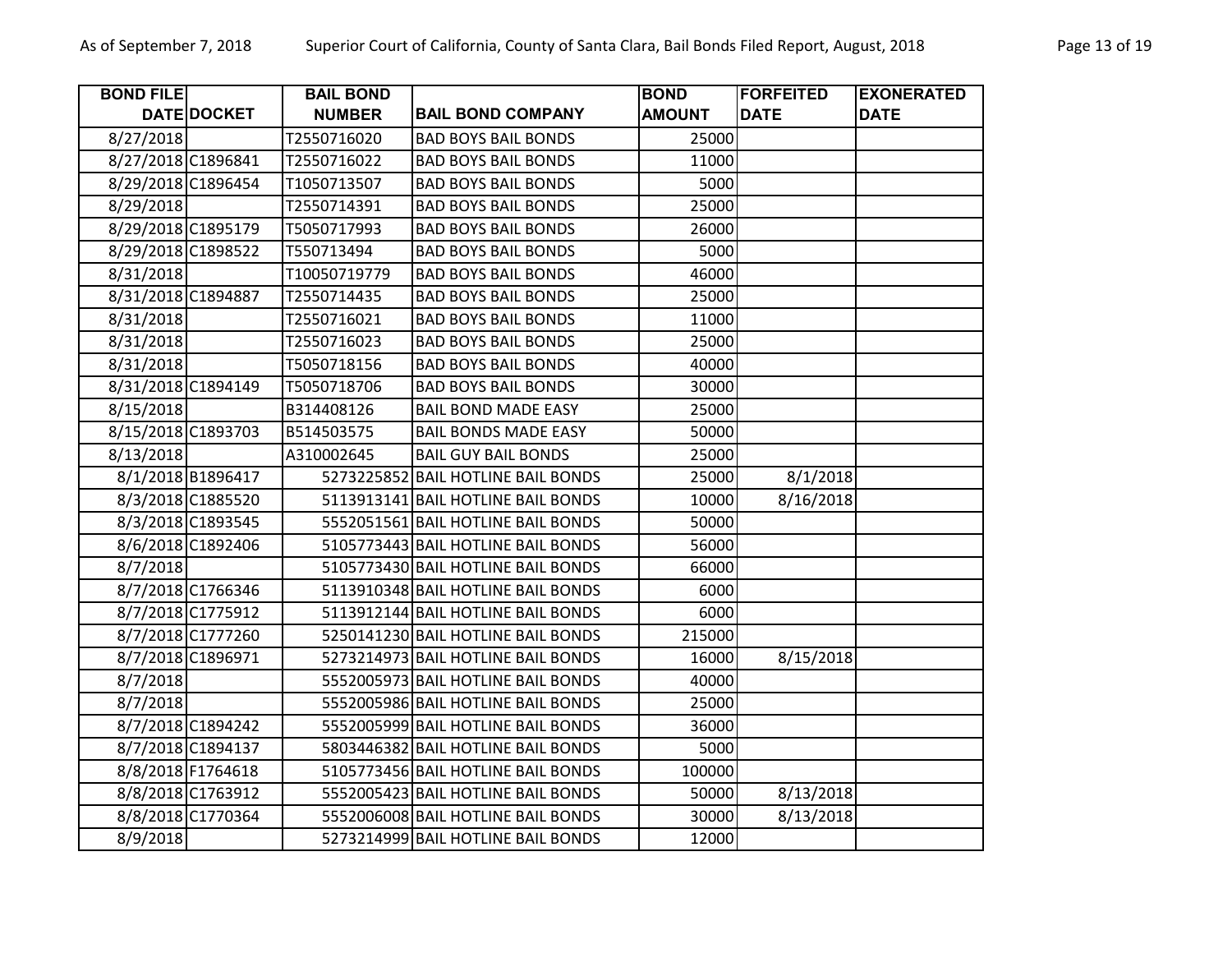| <b>BOND FILE</b>   |                    | <b>BAIL BOND</b> |                                    | <b>BOND</b>   | <b>FORFEITED</b> | <b>EXONERATED</b> |
|--------------------|--------------------|------------------|------------------------------------|---------------|------------------|-------------------|
|                    | DATE DOCKET        | <b>NUMBER</b>    | <b>BAIL BOND COMPANY</b>           | <b>AMOUNT</b> | <b>DATE</b>      | <b>DATE</b>       |
| 8/13/2018          |                    |                  | 5113910364 BAIL HOTLINE BAIL BONDS | 10000         |                  |                   |
|                    | 8/13/2018 B1898976 |                  | 5113913183 BAIL HOTLINE BAIL BONDS | 7500          | 8/17/2018        |                   |
| 8/13/2018 C1773171 |                    |                  | 5150140140 BAIL HOTLINE BAIL BONDS | 145000        |                  |                   |
| 8/13/2018          |                    |                  | 5273215008 BAIL HOTLINE BAIL BONDS | 25000         |                  |                   |
| 8/13/2018          |                    |                  | 5273228051 BAIL HOTLINE BAIL BONDS | 20000         |                  |                   |
| 8/13/2018 C1897315 |                    |                  | 5552006024 BAIL HOTLINE BAIL BONDS | 50000         |                  |                   |
|                    | 8/13/2018 C1897315 |                  | 5803446395 BAIL HOTLINE BAIL BONDS | 1000          |                  |                   |
| 8/14/2018 F1867426 |                    |                  | 5105773779 BAIL HOTLINE BAIL BONDS | 100000        |                  | 8/17/2018         |
| 8/14/2018 F1867640 |                    |                  | 5273228064 BAIL HOTLINE BAIL BONDS | 15000         |                  |                   |
| 8/14/2018          |                    |                  | 5273228080 BAIL HOTLINE BAIL BONDS | 15000         |                  |                   |
| 8/15/2018          |                    |                  | 5552006011 BAIL HOTLINE BAIL BONDS | 40000         |                  |                   |
| 8/15/2018 F1869732 |                    |                  | 5552051574 BAIL HOTLINE BAIL BONDS | 50000         | 8/30/2018        |                   |
| 8/15/2018          |                    |                  | 5803446410 BAIL HOTLINE BAIL BONDS | 5000          |                  |                   |
| 8/15/2018 F1869467 |                    |                  | 5803446436 BAIL HOTLINE BAIL BONDS | 5000          | 8/30/2018        |                   |
| 8/16/2018 C1897806 |                    |                  | 5803449961 BAIL HOTLINE BAIL BONDS | 5000          | 9/4/2018         |                   |
| 8/17/2018 F1869466 |                    |                  | 5803446423 BAIL HOTLINE BAIL BONDS | 5000          | 8/30/2018        |                   |
| 8/20/2018 C1893549 |                    |                  | 5105773782 BAIL HOTLINE BAIL BONDS | 60000         |                  |                   |
| 8/20/2018          |                    |                  | 5105787576 BAIL HOTLINE BAIL BONDS | 40000         |                  |                   |
|                    | 8/20/2018 C1898299 |                  | 5273224925 BAIL HOTLINE BAIL BONDS | 21000         |                  |                   |
|                    | 8/20/2018 C1891707 |                  | 5273227559 BAIL HOTLINE BAIL BONDS | 16000         | 8/30/2018        |                   |
| 8/20/2018          |                    |                  | 5552006079 BAIL HOTLINE BAIL BONDS | 25000         |                  |                   |
|                    | 8/20/2018 B1899189 |                  | 5552006095 BAIL HOTLINE BAIL BONDS | 46000         |                  |                   |
| 8/20/2018 C1893833 |                    | FCS501902775     | <b>BAIL HOTLINE BAIL BONDS</b>     | 50000         |                  |                   |
|                    | 8/21/2018 B1794640 |                  | 5273226635 BAIL HOTLINE BAIL BONDS | 15000         |                  |                   |
| 8/22/2018 C1755559 |                    |                  | 5113913815 BAIL HOTLINE BAIL BONDS | 10000         | 8/22/2018        |                   |
| 8/22/2018          |                    |                  | 5114000330 BAIL HOTLINE BAIL BONDS | 10000         |                  |                   |
| 8/22/2018 C1650097 |                    |                  | 5273227517 BAIL HOTLINE BAIL BONDS | 20000         | 8/22/2018        |                   |
|                    | 8/22/2018 C1645210 |                  | 5273227731 BAIL HOTLINE BAIL BONDS | 15000         | 8/22/2018        |                   |
|                    | 8/23/2018 C1775812 |                  | 552006037 BAIL HOTLINE BAIL BONDS  | 30000         |                  |                   |
|                    | 8/23/2018 C1896017 |                  | 5113910997 BAIL HOTLINE BAIL BONDS | 10000         |                  |                   |
| 8/23/2018 C1888683 |                    |                  | 5113913802 BAIL HOTLINE BAIL BONDS | 10000         |                  |                   |
| 8/23/2018 C1898054 |                    |                  | 5273215363 BAIL HOTLINE BAIL BONDS | 15000         |                  |                   |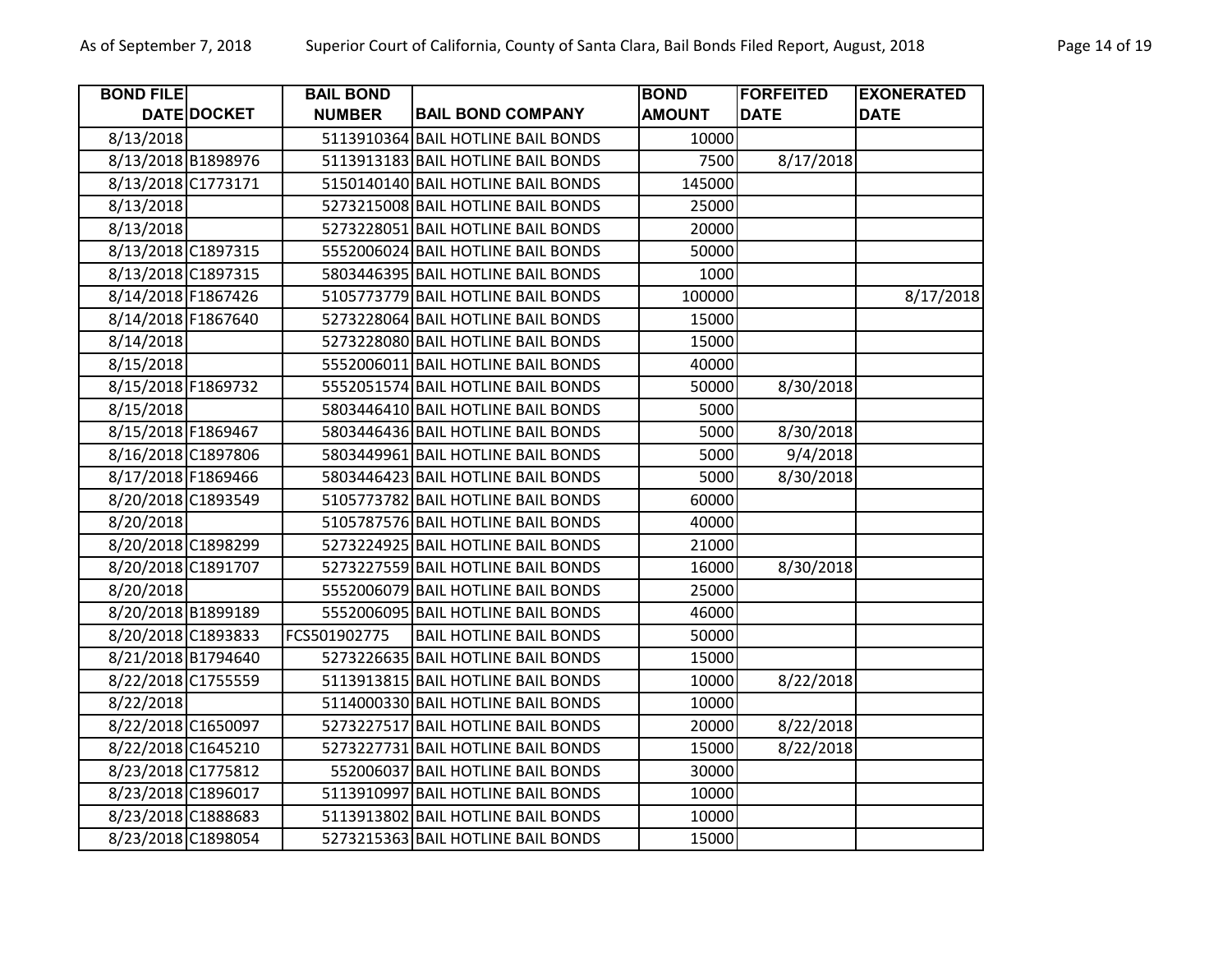| <b>BOND FILE</b>   |                    | <b>BAIL BOND</b> |                                    | <b>BOND</b>   | <b>FORFEITED</b> | <b>EXONERATED</b> |
|--------------------|--------------------|------------------|------------------------------------|---------------|------------------|-------------------|
|                    | <b>DATE DOCKET</b> | <b>NUMBER</b>    | <b>BAIL BOND COMPANY</b>           | <b>AMOUNT</b> | <b>DATE</b>      | <b>DATE</b>       |
| 8/23/2018 C1889134 |                    |                  | 5552006040 BAIL HOTLINE BAIL BONDS | 30000         |                  |                   |
| 8/23/2018 C1888076 |                    |                  | 5552006066 BAIL HOTLINE BAIL BONDS | 50000         |                  |                   |
| 8/23/2018 C1894473 |                    |                  | 5552007188 BAIL HOTLINE BAIL BONDS | 50000         |                  |                   |
| 8/23/2018 C1894428 |                    |                  | 5552007469 BAIL HOTLINE BAIL BONDS | 50000         |                  |                   |
| 8/24/2018          |                    |                  | 5113913828 BAIL HOTLINE BAIL BONDS | 10000         |                  |                   |
| 8/27/2018          |                    |                  | 5114007933 BAIL HOTLINE BAIL BONDS | 10000         |                  |                   |
| 8/27/2018 C1897293 |                    |                  | 5150140377 BAIL HOTLINE BAIL BONDS | 110000        |                  |                   |
| 8/27/2018 C1884187 |                    |                  | 5250141243 BAIL HOTLINE BAIL BONDS | 240000        |                  |                   |
| 8/27/2018          |                    |                  | 5273215110 BAIL HOTLINE BAIL BONDS | 25000         |                  |                   |
| 8/27/2018 C1361765 |                    |                  | 5273215123 BAIL HOTLINE BAIL BONDS | 15000         |                  |                   |
| 8/27/2018 C1898036 |                    |                  | 5552066084 BAIL HOTLINE BAIL BONDS | 30000         |                  |                   |
| 8/27/2018          |                    |                  | 5552066125 BAIL HOTLINE BAIL BONDS | 25000         |                  |                   |
| 8/27/2018          |                    |                  | 5552066138 BAIL HOTLINE BAIL BONDS | 17000         |                  |                   |
| 8/29/2018 C1893734 |                    |                  | 5113913550 BAIL HOTLINE BAIL BONDS | 10000         |                  |                   |
| 8/29/2018 F1869468 |                    |                  | 5273215318 BAIL HOTLINE BAIL BONDS | 7500          |                  |                   |
| 8/31/2018 C1898264 |                    |                  | 5250141847 BAIL HOTLINE BAIL BONDS | 225000        |                  |                   |
| 8/31/2018 B1792902 |                    |                  | 5273215107 BAIL HOTLINE BAIL BONDS | 17000         |                  |                   |
| 8/7/2018           |                    |                  | 5803515354 BAILSMART BAIL BONDS    | 5000          |                  |                   |
| 8/16/2018 F1452306 |                    |                  | 5273254223 BAILSMART BAIL BONDS    | 15000         |                  |                   |
| 8/1/2018           |                    |                  | 5273234609 BODYGUARD BAIL BONDS    | 20000         |                  |                   |
| 8/8/2018           |                    |                  | 5551938548 BODYGUARD BAIL BONDS    | 25000         |                  |                   |
| 8/20/2018 C1887079 |                    |                  | 5552039604 BODYGUARD BAIL BONDS    | 10000         |                  |                   |
| 8/22/2018 C1639759 |                    |                  | 5803374799 BODYGUARD BAIL BONDS    | 5000          | 8/30/2018        |                   |
| 8/1/2018           |                    |                  | 5803377761 BONZAI BAIL BONDS       | 5000          |                  |                   |
| 8/27/2018          |                    |                  | 5273273093 BONZAI BAIL BONDS       | 25000         |                  |                   |
| 8/27/2018          |                    |                  | 5552041902 BONZAI BAIL BONDS       | 25000         |                  |                   |
| 8/7/2018           |                    | 2018CC016680     | <b>DISCREET BAIL BONDS</b>         | 17000         |                  |                   |
|                    | 8/1/2018 C1526611  |                  | 5273211899 EIGHT BALL BAIL BONDS   | 25000         | 8/30/2018        |                   |
|                    | 8/2/2018 F1869488  |                  | 5273211914 EIGHT BALL BAIL BONDS   | 15000         |                  |                   |
|                    | 8/3/2018 C1895215  |                  | 5105782795 EIGHT BALL BAIL BONDS   | 85000         |                  |                   |
| 8/14/2018          |                    |                  | 5273295806 EIGHT BALL BAIL BONDS   | 21000         |                  |                   |
| 8/20/2018 F1345232 |                    |                  | 5273211930 EIGHT BALL BAIL BONDS   | 25000         |                  |                   |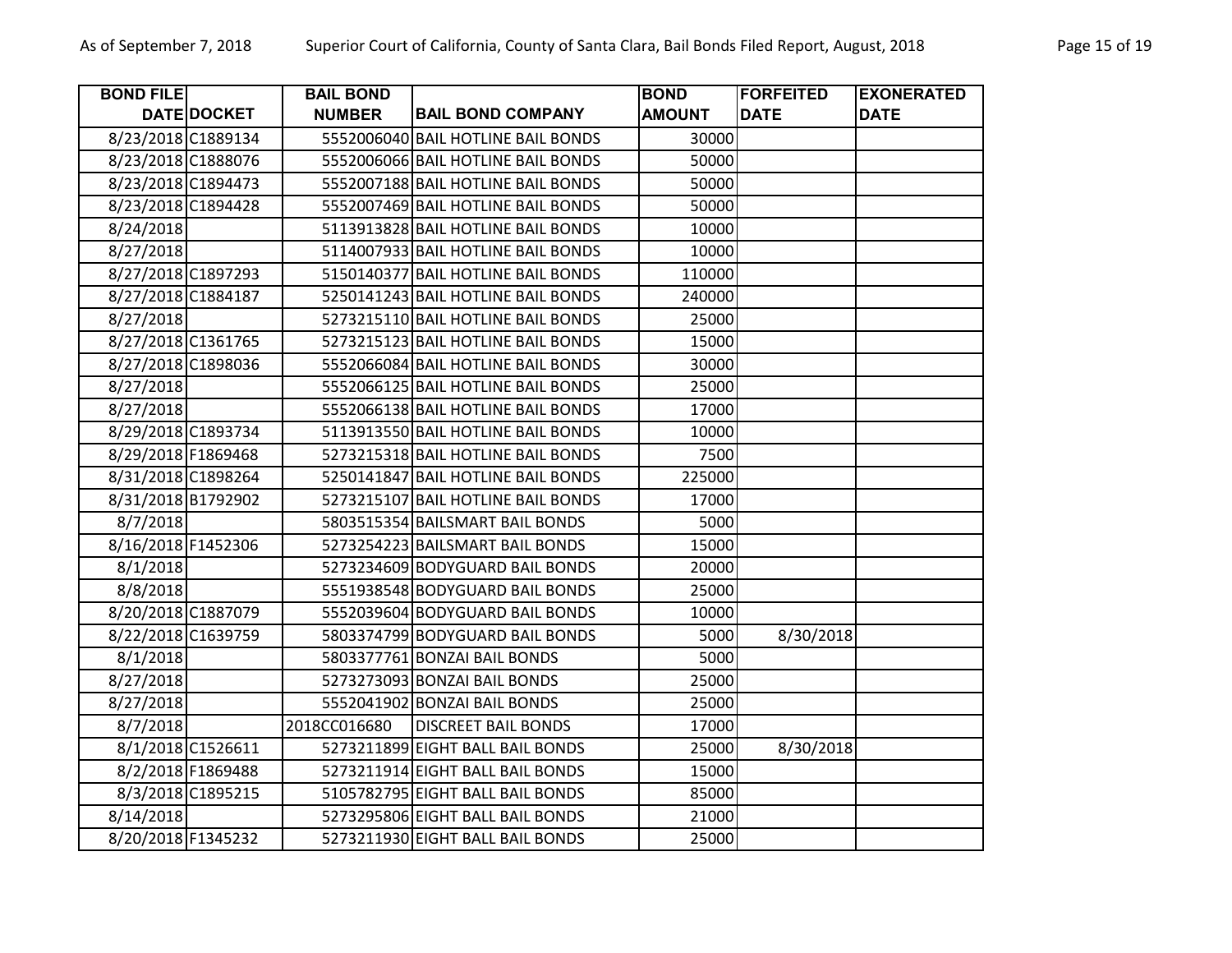| Page 16 |  |
|---------|--|
|---------|--|

| <b>BOND FILE</b>   |                    | <b>BAIL BOND</b> |                                 | <b>BOND</b>   | <b>FORFEITED</b> | <b>EXONERATED</b> |
|--------------------|--------------------|------------------|---------------------------------|---------------|------------------|-------------------|
|                    | <b>DATE DOCKET</b> | <b>NUMBER</b>    | <b>BAIL BOND COMPANY</b>        | <b>AMOUNT</b> | <b>DATE</b>      | <b>DATE</b>       |
|                    | 8/7/2018 C1895454  | IS30K219713      | <b>ERICH CAMPANA BAIL BONDS</b> | 25000         |                  |                   |
| 8/7/2018           |                    | 2018BB021579     | <b>ESPINOZA BAIL BONDS</b>      | 10000         |                  |                   |
| 8/13/2018 C1895141 |                    | 2018BB021580     | <b>ESPINOZA BAIL BONDS</b>      | 10000         |                  |                   |
| 8/13/2018          |                    | 2018BB023866     | <b>ESPINOZA BAIL BONDS</b>      | 10000         |                  |                   |
|                    | 8/16/2018 B1688351 | 2018CC016410     | <b>ESPINOZA BAIL BONDS</b>      | 25000         |                  |                   |
| 8/9/2018           |                    | AC00968987       | <b>GOLD CITY BAIL BONDS</b>     | 20000         |                  |                   |
|                    | 8/3/2018 C1887162  | T15050684007     | <b>GOLDEN STATE BAIL BONDS</b>  | 2000          |                  |                   |
| 8/3/2018           |                    | T5050690017      | <b>GOLDEN STATE BAIL BONDS</b>  | 10000         |                  |                   |
|                    | 8/3/2018 C1894264  | T5050690018      | <b>GOLDEN STATE BAIL BONDS</b>  | 10000         |                  |                   |
| 8/7/2018           |                    | T25050684008     | <b>GOLDEN STATE BAIL BONDS</b>  | 100000        |                  |                   |
| 8/13/2018          |                    | T10050707490     | <b>GOLDEN STATE BAIL BONDS</b>  | 10000         |                  |                   |
| 8/13/2018          |                    | T10050707491     | <b>GOLDEN STATE BAIL BONDS</b>  | 25000         |                  |                   |
| 8/13/2018          |                    | T10050707492     | <b>GOLDEN STATE BAIL BONDS</b>  | 25000         |                  |                   |
| 8/13/2018          |                    | T15050690020     | <b>GOLDEN STATE BAIL BONDS</b>  | 60000         |                  |                   |
| 8/13/2018          |                    | T5050707486      | <b>GOLDEN STATE BAIL BONDS</b>  | 25000         |                  |                   |
| 8/13/2018          |                    | T5050707487      | <b>GOLDEN STATE BAIL BONDS</b>  | 25000         |                  |                   |
| 8/13/2018          |                    | T5050707488      | <b>GOLDEN STATE BAIL BONDS</b>  | 30000         |                  |                   |
| 8/14/2018          |                    | T25050690022     | <b>GOLDEN STATE BAIL BONDS</b>  | 25000         |                  |                   |
| 8/15/2018          |                    | T25050690023     | <b>GOLDEN STATE BAIL BONDS</b>  | 30000         |                  |                   |
| 8/15/2018          |                    | T25050690024     | <b>GOLDEN STATE BAIL BONDS</b>  | 25000         |                  |                   |
| 8/15/2018          |                    | T25050707493     | <b>GOLDEN STATE BAIL BONDS</b>  | 25000         |                  |                   |
| 8/15/2018          |                    | T50050685233     | <b>GOLDEN STATE BAIL BONDS</b>  | 100000        |                  |                   |
| 8/20/2018          |                    | T2550715927      | <b>GOLDEN STATE BAIL BONDS</b>  | 25000         |                  |                   |
| 8/20/2018          |                    | T2550715930      | <b>GOLDEN STATE BAIL BONDS</b>  | 25000         |                  |                   |
|                    | 8/22/2018 C1896247 | T10050707489     | <b>GOLDEN STATE BAIL BONDS</b>  | 10000         |                  |                   |
|                    | 8/27/2018 B1898214 | T25050685232     | <b>GOLDEN STATE BAIL BONDS</b>  | 35000         |                  |                   |
| 8/27/2018          |                    | T2550715932      | <b>GOLDEN STATE BAIL BONDS</b>  | 25000         |                  |                   |
| 8/27/2018          |                    | T2550716032      | <b>GOLDEN STATE BAIL BONDS</b>  | 10000         |                  |                   |
| 8/27/2018          |                    | T5050718273      | <b>GOLDEN STATE BAIL BONDS</b>  | 11000         |                  |                   |
| 8/28/2018          |                    | T5050718275      | <b>GOLDEN STATE BAIL BONDS</b>  | 30000         |                  |                   |
| 8/29/2018 C1896451 |                    | T2550715929      | <b>GOLDEN STATE BAIL BONDS</b>  | 10000         |                  |                   |
|                    | 8/29/2018 C1896490 | T2550715931      | <b>GOLDEN STATE BAIL BONDS</b>  | 2500          |                  |                   |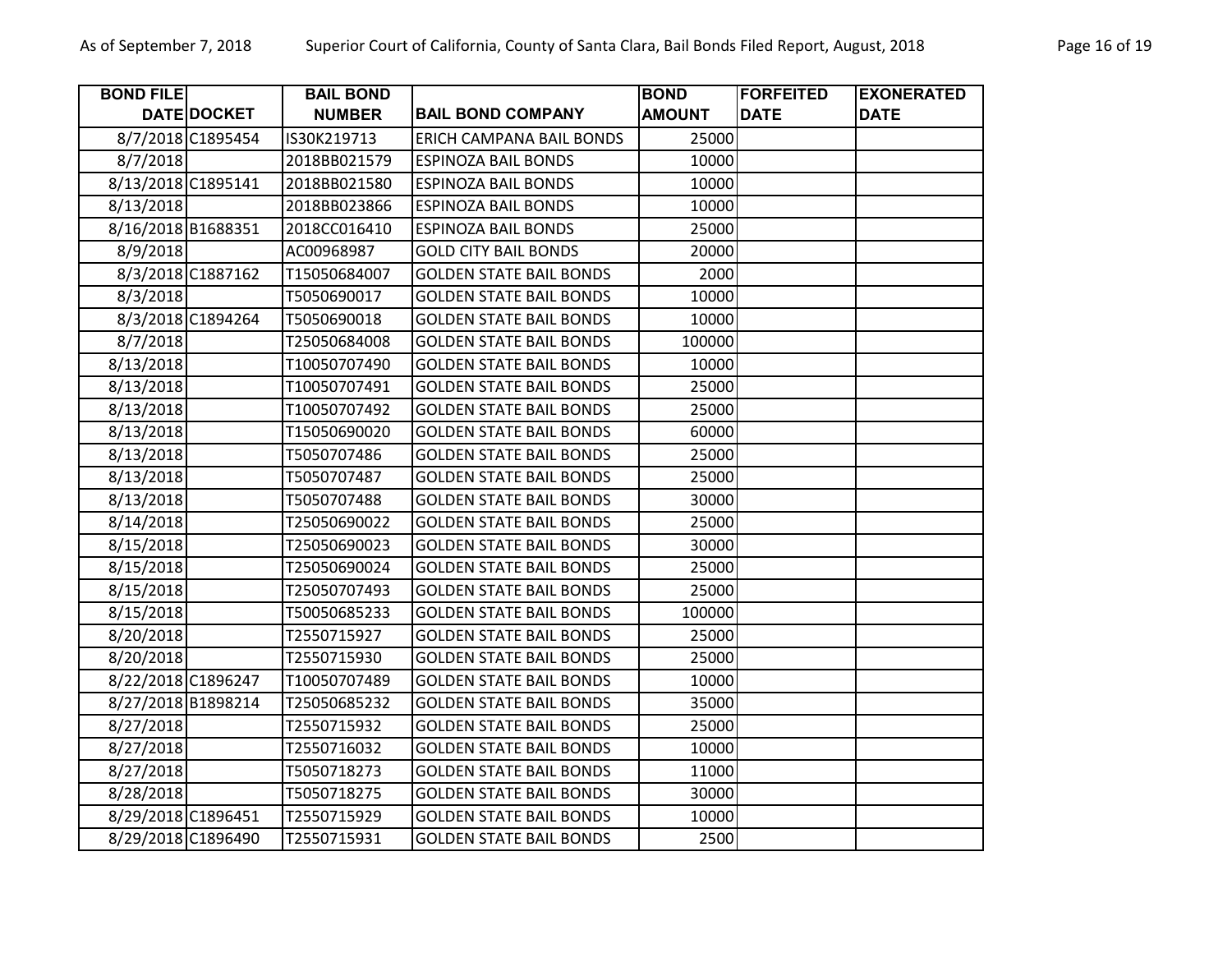| <b>BOND FILE</b> |                    | <b>BAIL BOND</b> |                                | <b>BOND</b>   | <b>FORFEITED</b> | <b>EXONERATED</b> |
|------------------|--------------------|------------------|--------------------------------|---------------|------------------|-------------------|
|                  | DATE DOCKET        | <b>NUMBER</b>    | <b>BAIL BOND COMPANY</b>       | <b>AMOUNT</b> | <b>DATE</b>      | <b>DATE</b>       |
|                  | 8/29/2018 C1896244 | T550690648       | <b>GOLDEN STATE BAIL BONDS</b> | 2500          |                  |                   |
| 8/31/2018        |                    | T2550716033      | <b>GOLDEN STATE BAIL BONDS</b> | 25000         |                  |                   |
| 8/13/2018        |                    |                  | 5273296650 JAG BAIL BONDS, INC | 16000         |                  |                   |
| 8/15/2018        |                    |                  | 5552057662 JAG BAIL BONDS, INC | 30000         |                  |                   |
| 8/16/2018        |                    |                  | 5552057659 JAG BAIL BONDS, INC | 25000         |                  |                   |
|                  | 8/28/2018 F1870020 |                  | 5250144385 JAG BAIL BONDS, INC | 200000        |                  |                   |
|                  | 8/15/2018 C1893728 | 2018CC014907     | <b>KATHY ERKEN BAIL BONDS</b>  | 13000         |                  |                   |
|                  | 8/6/2018 C1894211  | AH00981194       | KEITH CARTER BAIL BONDS        | 35000         |                  |                   |
|                  | 8/6/2018 C1894211  | AJ00978202       | KEITH CARTER BAIL BONDS        | 35000         |                  |                   |
|                  | 8/21/2018 C1643136 | B114215650       | <b>LATINO BAIL BONDS</b>       | 10000         |                  |                   |
| 8/21/2018        |                    | B314407048       | <b>LATINO BAIL BONDS</b>       | 16000         |                  |                   |
| 8/28/2018        |                    | B314407049       | <b>LATINO BAIL BONDS</b>       | 20000         |                  |                   |
|                  | 8/29/2018 C1894195 | B64019685        | <b>LATINO BAIL BONDS</b>       | 5000          |                  |                   |
|                  | 8/1/2018 C1896295  |                  | 5113751671 LE BAIL BONDS       | 10000         |                  |                   |
| 8/1/2018         |                    |                  | 5551968396 LE BAIL BONDS       | 30000         |                  |                   |
|                  | 8/3/2018 C1891400  |                  | 5273197223 LE BAIL BONDS       | 20000         |                  |                   |
| 8/8/2018         |                    |                  | 5273197265 LE BAIL BONDS       | 15000         |                  |                   |
| 8/13/2018        |                    |                  | 5105755104 LE BAIL BONDS       | 75000         |                  |                   |
|                  | 8/13/2018 C1897587 |                  | 5150135234 LE BAIL BONDS       | 135000        |                  |                   |
| 8/13/2018        |                    |                  | 5551998748 LE BAIL BONDS       | 55000         |                  |                   |
| 8/15/2018        |                    |                  | 5273197335 LE BAIL BONDS       | 20000         |                  |                   |
| 8/16/2018        |                    |                  | 5552020039 LE BAIL BONDS       | 50000         |                  |                   |
| 8/27/2018        |                    |                  | 5551998889 LE BAIL BONDS       | 50000         |                  |                   |
|                  | 8/28/2018 C1895214 |                  | 5250139875 LE BAIL BONDS       | 250000        |                  |                   |
|                  | 8/29/2018 C1895526 |                  | 5273197294 LE BAIL BONDS       | 25000         |                  |                   |
| 8/29/2018        |                    |                  | 5551998793 LE BAIL BONDS       | 50000         |                  |                   |
| 8/31/2018        |                    |                  | 5551998735 LE BAIL BONDS       | 51000         |                  |                   |
|                  | 8/3/2018 C1896859  | AS50210640       | <b>LUNA BAIL BONDS</b>         | 50000         |                  |                   |
|                  | 8/6/2018 F1869507  | AS15512698       | <b>LUNA BAIL BONDS</b>         | 10000         |                  |                   |
|                  | 8/7/2018 C1887198  | AS100148893      | <b>LUNA BAIL BONDS</b>         | 16000         |                  | 8/21/2018         |
|                  | 8/7/2018 C1893666  | AS150101603      | <b>LUNA BAIL BONDS</b>         | 60000         |                  | 8/21/2018         |
|                  | 8/7/2018 C1894190  | AS15513181       | <b>LUNA BAIL BONDS</b>         | 10000         |                  |                   |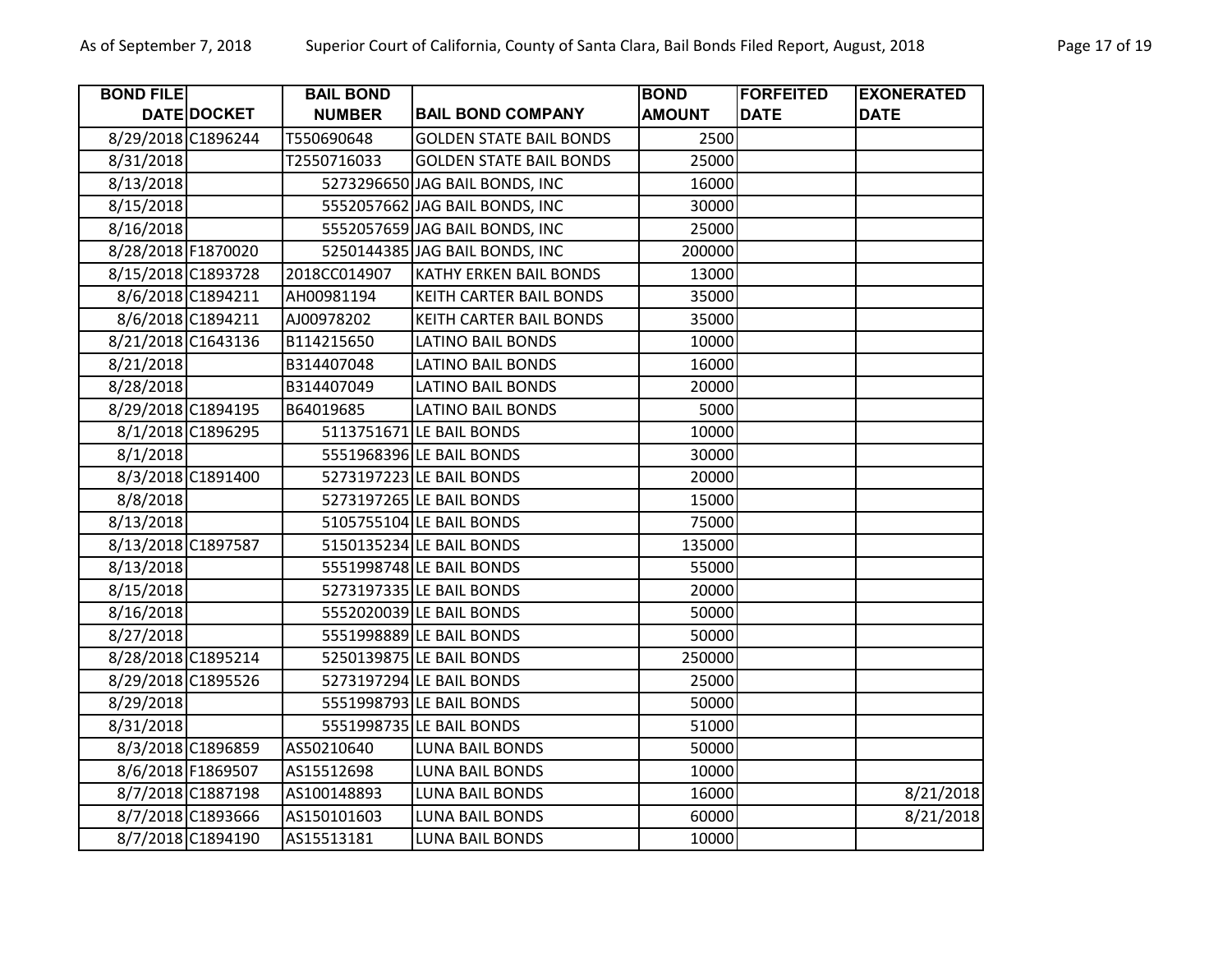| <b>BOND FILE</b>   |                    | <b>BAIL BOND</b> |                               | <b>BOND</b>   | <b>FORFEITED</b> | <b>EXONERATED</b> |
|--------------------|--------------------|------------------|-------------------------------|---------------|------------------|-------------------|
|                    | DATE DOCKET        | <b>NUMBER</b>    | <b>BAIL BOND COMPANY</b>      | <b>AMOUNT</b> | <b>DATE</b>      | <b>DATE</b>       |
|                    | 8/7/2018 C1896305  | AS25283578       | <b>LUNA BAIL BONDS</b>        | 20000         |                  |                   |
| 8/7/2018           |                    | AS51231513       | <b>LUNA BAIL BONDS</b>        | 5000          |                  |                   |
| 8/13/2018 B1898735 |                    | AS25283883       | <b>LUNA BAIL BONDS</b>        | 16000         |                  |                   |
| 8/13/2018          |                    | AS25283884       | <b>LUNA BAIL BONDS</b>        | 25000         |                  |                   |
| 8/15/2018          |                    | AS100150447      | <b>LUNA BAIL BONDS</b>        | 60000         |                  |                   |
| 8/15/2018          |                    | AS50210641       | <b>LUNA BAIL BONDS</b>        | 40000         |                  |                   |
| 8/16/2018          |                    | A25284067        | <b>LUNA BAIL BONDS</b>        | 20000         |                  |                   |
| 8/20/2018 F1868324 |                    | AS15514154       | <b>LUNA BAIL BONDS</b>        | 15000         |                  |                   |
| 8/20/2018 C1772949 |                    | AS15514156       | <b>LUNA BAIL BONDS</b>        | 10000         |                  |                   |
| 8/20/2018          |                    | AS25284322       | <b>LUNA BAIL BONDS</b>        | 25000         |                  |                   |
| 8/20/2018          |                    | AS51238862       | <b>LUNA BAIL BONDS</b>        | 5000          |                  |                   |
| 8/22/2018 C1643563 |                    | AS51236571       | <b>LUNA BAIL BONDS</b>        | 5000          |                  |                   |
| 8/24/2018 C1898378 |                    | AS100150448      | <b>LUNA BAIL BONDS</b>        | 90000         |                  |                   |
|                    | 8/24/2018 C1898184 | AS51250118       | <b>LUNA BAIL BONDS</b>        | 5000          |                  |                   |
| 8/27/2018          |                    | AS15514158       | <b>LUNA BAIL BONDS</b>        | 10000         |                  |                   |
| 8/27/2018          |                    | AS25283572       | <b>LUNA BAIL BONDS</b>        | 25000         |                  |                   |
| 8/27/2018          |                    | AS25284324       | <b>LUNA BAIL BONDS</b>        | 25000         |                  |                   |
|                    | 8/28/2018 C1895162 | AS25284325       | LUNA BAIL BONDS               | 25000         |                  |                   |
| 8/31/2018 C1899273 |                    | AS100150449      | <b>LUNA BAIL BONDS</b>        | 100000        |                  |                   |
|                    | 8/29/2018 C1884757 |                  | 5273056360 MCMAINS BAIL BONDS | 10000         |                  |                   |
|                    | 8/1/2018 B1366347  | A510004886       | PREMIERE BAIL BONDS           | 35000         |                  |                   |
| 8/2/2018           |                    | A31004237        | PREMIERE BAIL BONDS           | 25000         |                  |                   |
| 8/7/2018           |                    | A152218293       | PREMIERE BAIL BONDS           | 10000         |                  |                   |
| 8/7/2018           |                    | A510004887       | PREMIERE BAIL BONDS           | 50000         |                  |                   |
|                    | 8/15/2018 C1895624 | A152218295       | PREMIERE BAIL BONDS           | 5000          |                  |                   |
|                    | 8/15/2018 C1897302 | A1H0002531       | PREMIERE BAIL BONDS           | 50000         |                  |                   |
|                    | 8/15/2018 C1897382 | A1H0002599       | PREMIERE BAIL BONDS           | 100000        |                  |                   |
| 8/15/2018 C1897457 |                    | A1H0002686       | PREMIERE BAIL BONDS           | 60000         |                  |                   |
|                    | 8/15/2018 C1897382 | A1H0002757       | PREMIERE BAIL BONDS           | 100000        |                  |                   |
|                    | 8/15/2018 C1897382 | A1H0002761       | PREMIERE BAIL BONDS           | 100000        |                  |                   |
|                    | 8/15/2018 C1897302 | A510004984       | PREMIERE BAIL BONDS           | 50000         |                  |                   |
|                    | 8/16/2018 B1899120 | A3H0000987       | PREMIERE BAIL BONDS           | 220000        |                  |                   |